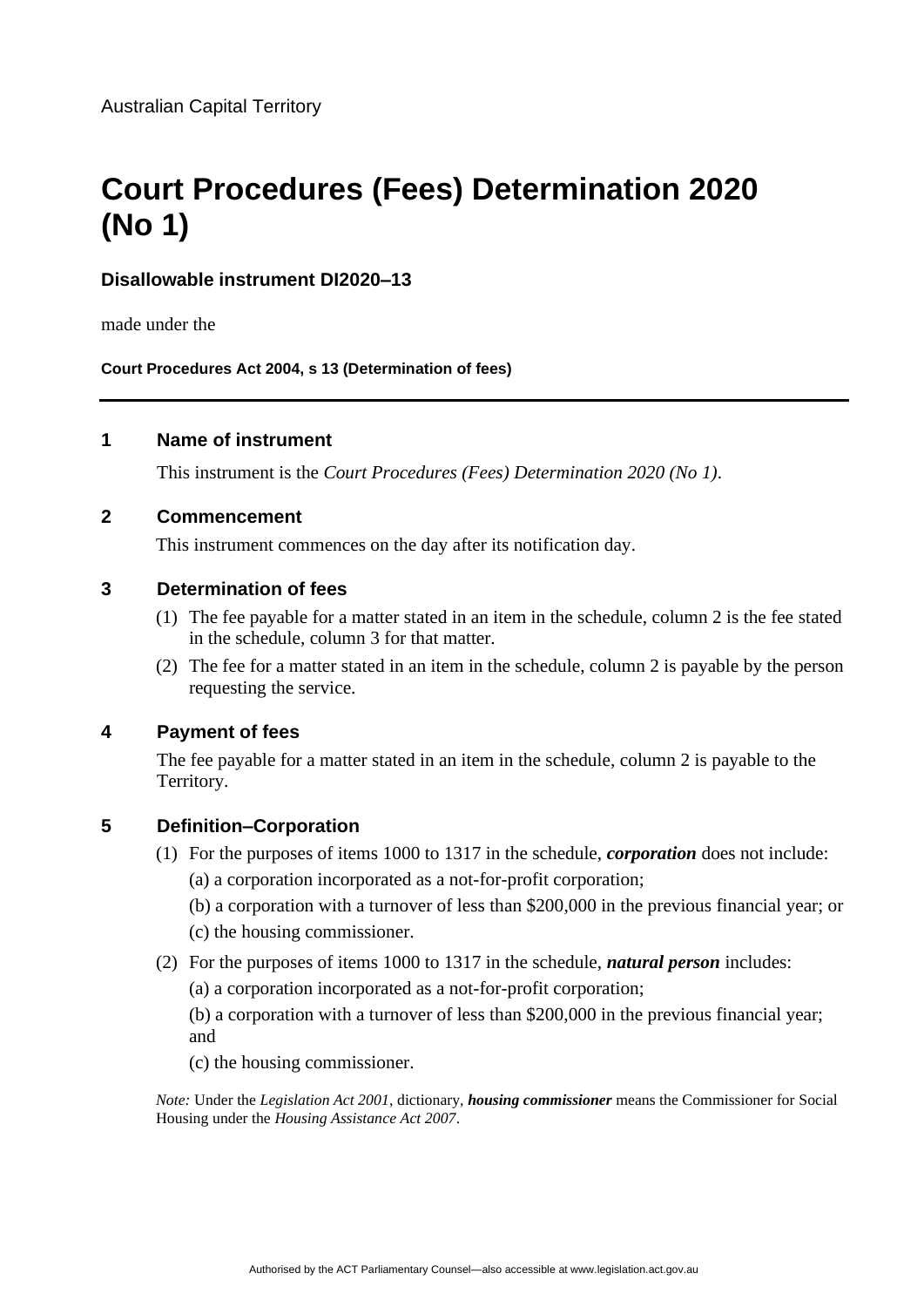# **6 Fee exemption**

For the purposes of items 1000 to 1317 in the schedule, a person is exempt from paying a fee under section 15(2)(a)(i) of the *Court Procedures Act 2004* if the person is named on a current Commonwealth-issued:

- (1) Health Care Card;
- (2) Low Income Health Care Card; or
- (3) Pensioner Concession Card.

# **7 Revocation—DI2019–164**

This instrument revokes the *Court Procedures (Fees) Determination 2019 DI2019–164.*

Gordon Ramsay MLA Attorney-General

29 January 2020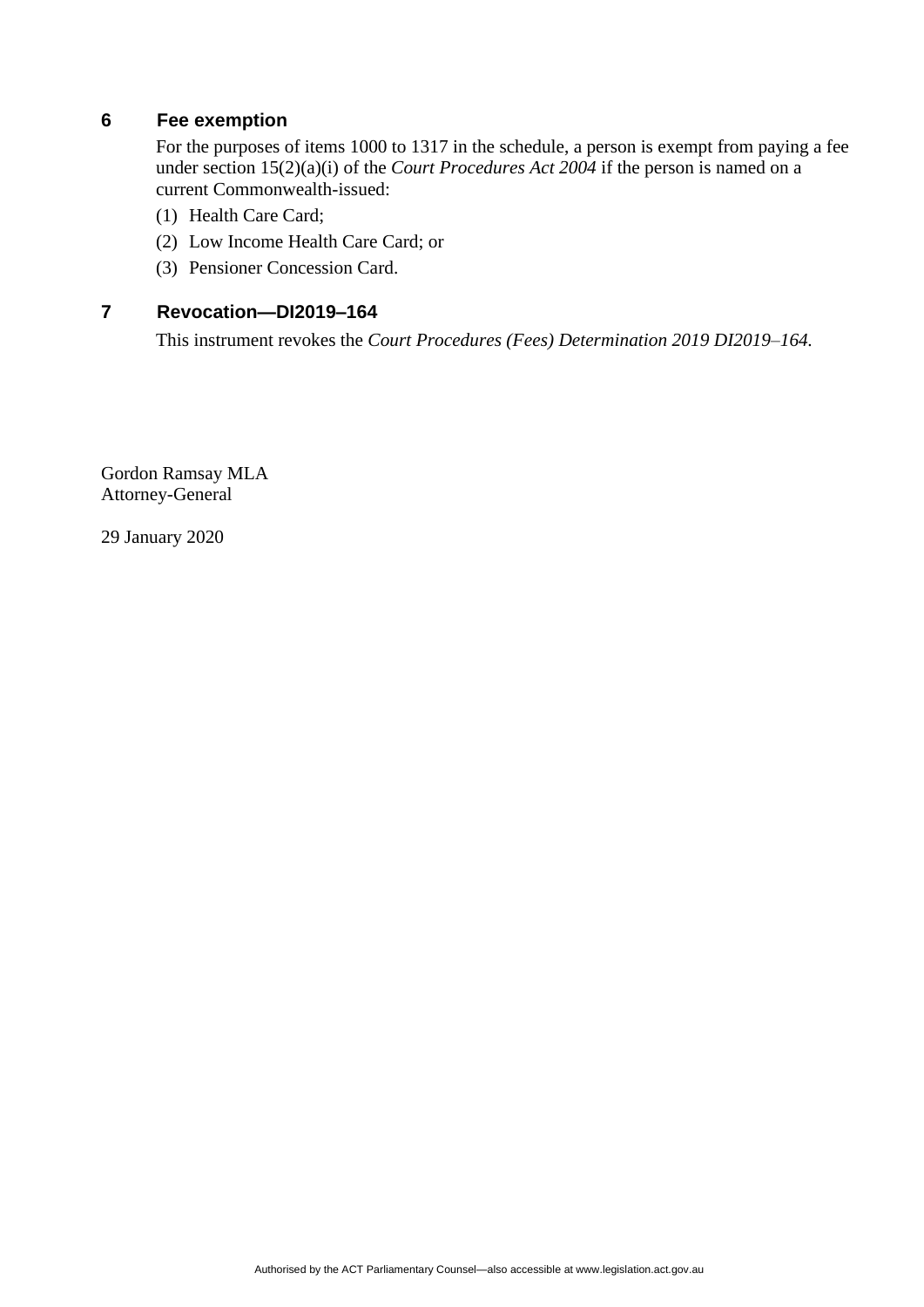# **SCHEDULE** – **FEES AND CHARGES TO BE PAID**

Column 1 Column 2 Column 3

Item Matter in respect of which fee or charge is payable Amount Payable

## *PROCEEDINGS IN THE ACT CIVIL AND ADMINISTRATIVE TRIBUNAL*

# *PART A: Commencement*

| 1000 | <b>Civil Disputes</b>                                                                                                                                                                                                                                                     |                                                      |  |
|------|---------------------------------------------------------------------------------------------------------------------------------------------------------------------------------------------------------------------------------------------------------------------------|------------------------------------------------------|--|
|      | On institution of civil proceedings:                                                                                                                                                                                                                                      |                                                      |  |
|      | $(i)$ where the amount in dispute is more than \$15,000                                                                                                                                                                                                                   |                                                      |  |
|      | for a natural person                                                                                                                                                                                                                                                      | \$572.50                                             |  |
|      | for a corporation                                                                                                                                                                                                                                                         | \$1,145.00                                           |  |
|      | (ii) where the amount in dispute is more than \$3,000 but no more than \$15,000, or for a<br>determination under the Common Boundaries Act 1981, or for proceedings under the Unit<br>Titles Act 2001, Unit Titles (Management) Act 2011; or Retirement Villages Act 2012 |                                                      |  |
|      | for a natural person                                                                                                                                                                                                                                                      | \$159.50                                             |  |
|      | for a corporation                                                                                                                                                                                                                                                         | \$319.00                                             |  |
|      | (iii) where the amount in dispute is \$3,000 or less, or where no amount is in dispute                                                                                                                                                                                    |                                                      |  |
|      | for a natural person                                                                                                                                                                                                                                                      | \$75.50                                              |  |
|      | for a corporation                                                                                                                                                                                                                                                         | \$151.00                                             |  |
|      | (iv) for any other application                                                                                                                                                                                                                                            |                                                      |  |
|      | for a natural person                                                                                                                                                                                                                                                      | \$75.50                                              |  |
|      | for a corporation                                                                                                                                                                                                                                                         | \$151.00                                             |  |
|      | Explanatory Note: Last Financial Year fees were \$559.00, \$156.00, \$74.00 and \$74.00<br>respectively for a natural person and \$1,118.00, \$312.00, \$148.00 and \$148.00<br>respectively for a corporation.                                                           | (GST is not applicable to<br>any fees for Item 1000) |  |
| 1001 | For lodging a cross-claim or counter-claim to a civil claim:<br>$(i)$ where the amount in dispute is more than \$15,000                                                                                                                                                   |                                                      |  |
|      | for a natural person                                                                                                                                                                                                                                                      | \$572.50                                             |  |
|      | for a corporation                                                                                                                                                                                                                                                         | \$1,145.00                                           |  |
|      | (ii) where the amount in dispute is more than $$3,000$ but no more than $$15,000$                                                                                                                                                                                         |                                                      |  |
|      | for a natural person                                                                                                                                                                                                                                                      | \$159.50                                             |  |
|      | for a corporation                                                                                                                                                                                                                                                         | \$319.00                                             |  |
|      | (iii) where the amount in dispute is \$3,000 or less or where no amount is in dispute                                                                                                                                                                                     |                                                      |  |
|      | for a natural person                                                                                                                                                                                                                                                      | \$75.50                                              |  |
|      | for a corporation                                                                                                                                                                                                                                                         | \$151.00                                             |  |
|      | Explanatory Note: Last Financial Year fees were \$559.00, \$156.00 and \$74.00<br>respectively for a natural person and \$1,118.00, \$312.00 and \$148.00 respectively for a<br>corporation.                                                                              | (GST is not applicable to<br>any fees for Item 1001) |  |
| 1002 | On lodging an application for relief under the Residential Tenancies Act 1997                                                                                                                                                                                             |                                                      |  |
|      | $(i)$ where the amount in dispute is more than \$15,000                                                                                                                                                                                                                   |                                                      |  |
|      | for a natural person                                                                                                                                                                                                                                                      | \$572.50                                             |  |
|      | for a corporation                                                                                                                                                                                                                                                         | \$1,145.00                                           |  |
|      | (ii) where the amount in dispute is more than \$3,000 but no more than \$15,000                                                                                                                                                                                           |                                                      |  |
|      | for a natural person                                                                                                                                                                                                                                                      | \$159.50                                             |  |
|      | for a corporation                                                                                                                                                                                                                                                         | \$319.00                                             |  |
|      |                                                                                                                                                                                                                                                                           |                                                      |  |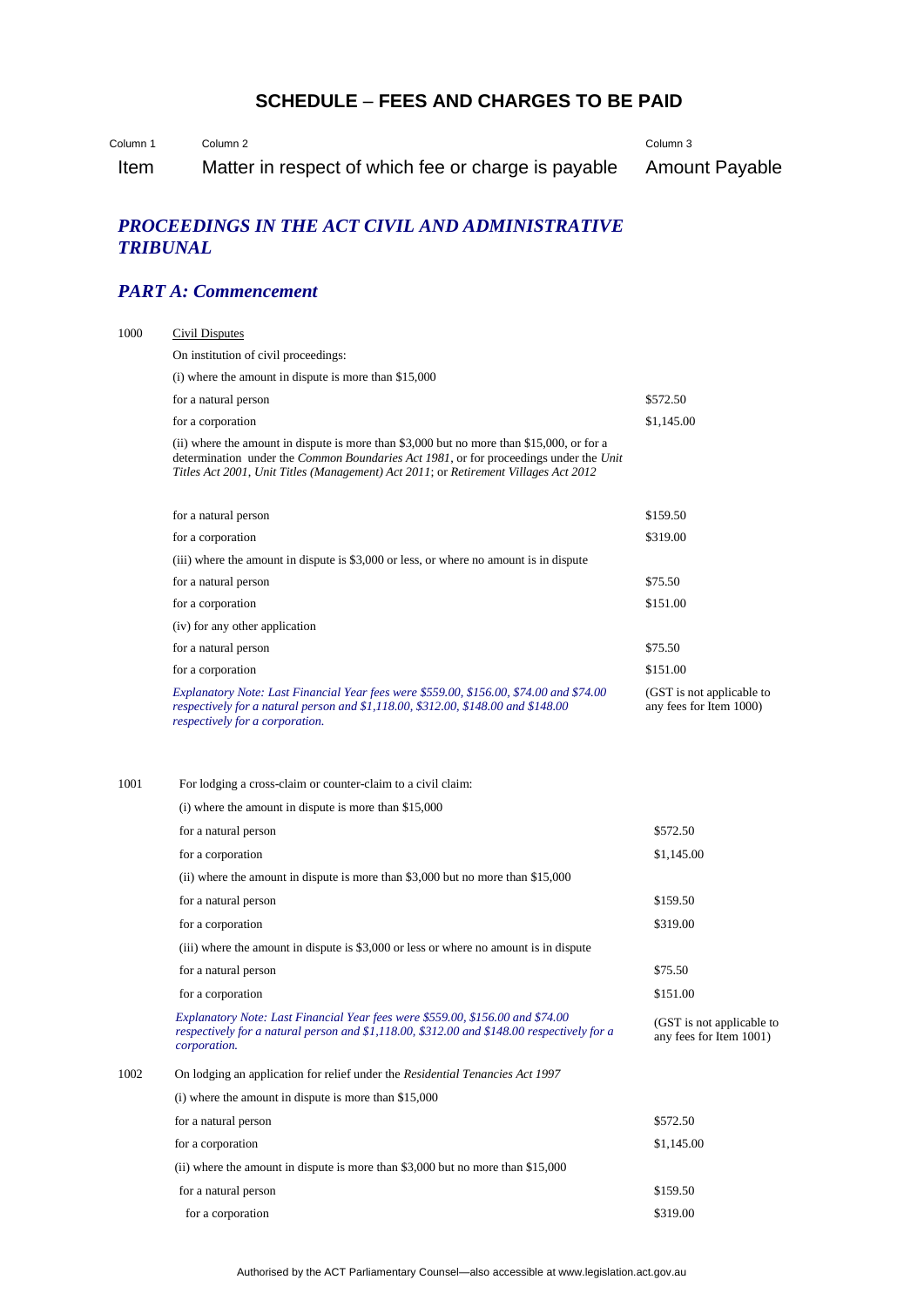|        | (iii) where the amount in dispute is \$3,000 or less, or where no amount is in dispute                                                                                                                                                                                                                                                     |                                                      |
|--------|--------------------------------------------------------------------------------------------------------------------------------------------------------------------------------------------------------------------------------------------------------------------------------------------------------------------------------------------|------------------------------------------------------|
|        | for a natural person                                                                                                                                                                                                                                                                                                                       | \$75.50                                              |
|        | for a corporation                                                                                                                                                                                                                                                                                                                          | \$151.00                                             |
|        | (iv) for any other application                                                                                                                                                                                                                                                                                                             |                                                      |
|        | for a natural person                                                                                                                                                                                                                                                                                                                       | \$75.50                                              |
|        | for a corporation                                                                                                                                                                                                                                                                                                                          | \$151.00                                             |
|        | For lodging a cross-claim or counter-claim to a residential tenancy claim:                                                                                                                                                                                                                                                                 |                                                      |
|        | $(i)$ where the amount in dispute is more than \$15,000                                                                                                                                                                                                                                                                                    |                                                      |
|        | for a natural person                                                                                                                                                                                                                                                                                                                       | \$572.50                                             |
|        | for a corporation                                                                                                                                                                                                                                                                                                                          | \$1,145.00                                           |
|        | (ii) where the amount in dispute is more than \$3,000 but no more than $$15,000$                                                                                                                                                                                                                                                           |                                                      |
|        | for a natural person                                                                                                                                                                                                                                                                                                                       | \$159.50                                             |
|        | for a corporation                                                                                                                                                                                                                                                                                                                          | \$319.00                                             |
|        | (iii) where the amount in dispute is \$3,000 or less or where no amount is in dispute                                                                                                                                                                                                                                                      |                                                      |
|        | for a natural person                                                                                                                                                                                                                                                                                                                       | \$75.50                                              |
|        | for a corporation                                                                                                                                                                                                                                                                                                                          | \$151.00                                             |
|        | For a termination and possession order pursuant to Part IV of the Residential Tenancies<br>Act 1997                                                                                                                                                                                                                                        |                                                      |
|        | (i) where a bond has been deposited with the Territory in relation to the tenancy                                                                                                                                                                                                                                                          |                                                      |
|        | for a natural person                                                                                                                                                                                                                                                                                                                       | \$159.50                                             |
|        | for a corporation                                                                                                                                                                                                                                                                                                                          | \$319.00                                             |
|        | (ii) where a bond has not been deposited with the Territory in relation to the tenancy                                                                                                                                                                                                                                                     |                                                      |
|        | for a natural person                                                                                                                                                                                                                                                                                                                       | \$311.50                                             |
|        | for a corporation                                                                                                                                                                                                                                                                                                                          | \$623.00                                             |
|        | For endorsement of a tenancy agreement under section 10 of the Residential Tenancies<br>Act 1997<br>for a natural person                                                                                                                                                                                                                   | Nil                                                  |
|        | for a corporation                                                                                                                                                                                                                                                                                                                          | Nil                                                  |
|        | For any other application                                                                                                                                                                                                                                                                                                                  |                                                      |
|        | for a natural person                                                                                                                                                                                                                                                                                                                       | \$75.50                                              |
|        | for a corporation                                                                                                                                                                                                                                                                                                                          | \$151.00                                             |
|        | Where the application involves more than one of the above matters, the fee payable is the<br>higher of the fees.                                                                                                                                                                                                                           | (GST is not applicable to<br>any fees for Item 1002) |
|        | Explanatory Note: Last financial year fees were \$559.00, \$156.00, \$74.00, \$74.00,<br>\$559.00, \$156.00, \$74.00, \$156.00, \$304.00 and \$74.00 respectively for<br>a natural person and \$1,118.00, \$312.00, \$148.00, \$148.00, \$1,118.00, \$312.00,<br>\$148.00, \$312.00, \$608.00 and \$148.00 respectively for a corporation. |                                                      |
|        | External review of an ACAT reviewable decisions under the Motor Accident Injuries Act<br>$2019 - Division 2.10.3$                                                                                                                                                                                                                          |                                                      |
| 1002.1 | On lodging an application for an ACAT reviewable decision in accordance with<br>Schedule 1, part 1.2, or as prescribed by regulation, of the Motor Accident Injuries Act<br>2019, for the review of a decision made by a Motor Accident Injuries insurer                                                                                   | \$270.00 (GST is not applic                          |
|        | Explanatory note: this is the first time this fee has been set. An application for external<br>review is for a review of an ACAT reviewable decision made by a Motor Accident<br>Injuries insurer or an internally reviewable decision where an insurer has not made an<br>internal review decision within the time required.              |                                                      |

Motor Accident Injuries Act, other matters

licable)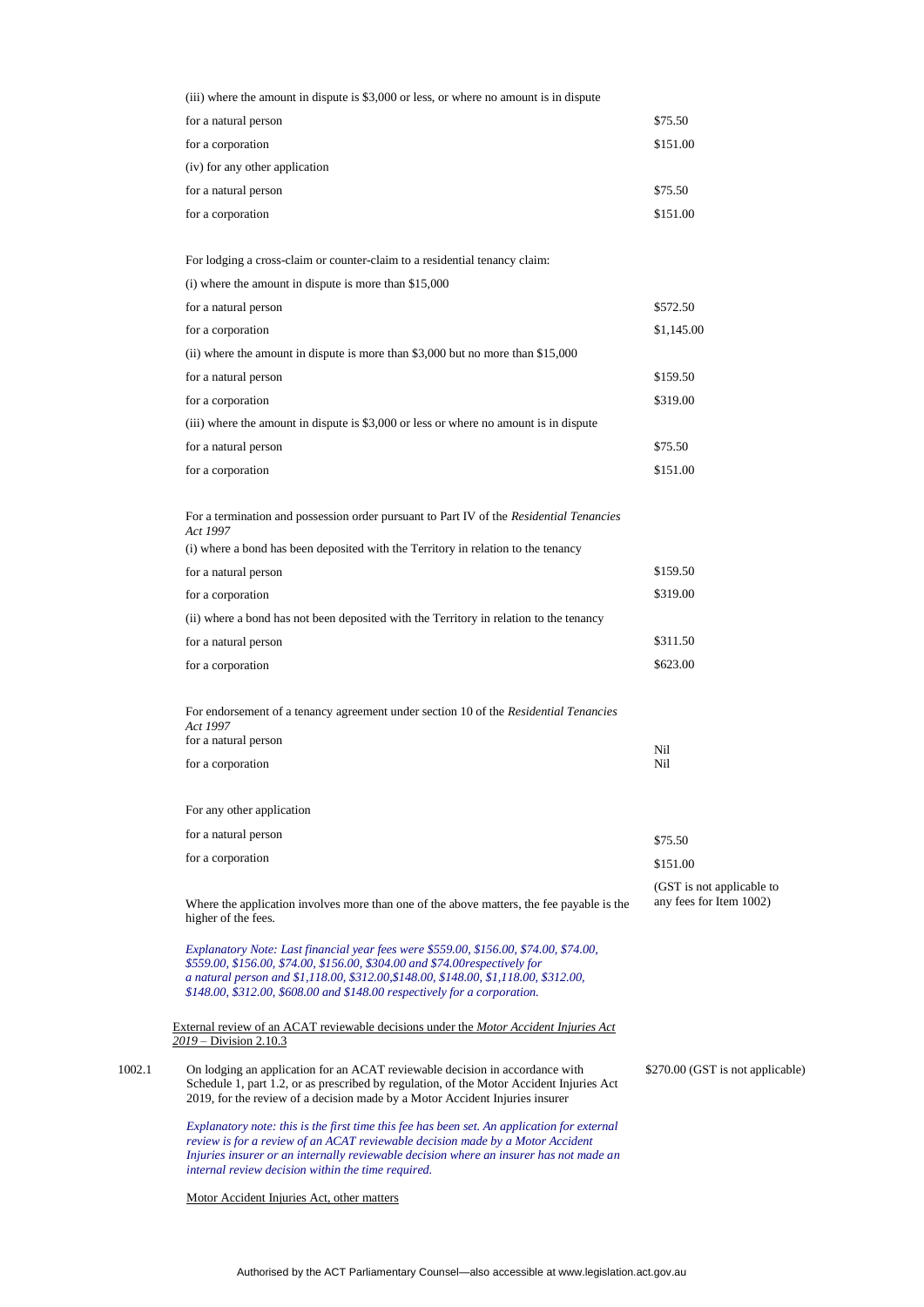| 1002.2 | On lodging an application for an order for the payment of a death benefit.                                                                                                                                                                                            | Nil.                               |
|--------|-----------------------------------------------------------------------------------------------------------------------------------------------------------------------------------------------------------------------------------------------------------------------|------------------------------------|
|        | Explanatory note: this is the first time this fee has been set. A death benefit application<br>can only be made by a Motor Accident Injuries insurer                                                                                                                  |                                    |
| 1002.3 | On lodging an application for review of a Significant Occupational Impact report.                                                                                                                                                                                     | \$270.00 (GST is not applicable)   |
|        | Explanatory note: this is the first time this fee has been set. An application can only be<br>made by an injured person. An applicant has 14 days after receipt of a notice to seek a<br>review.                                                                      |                                    |
| 1002.4 | On lodging an application to determine a future treatment payment, under Chapter 4 of<br>the Motor Accident Injuries Act.                                                                                                                                             | \$540 (GST is not applicable)      |
|        | Explanatory note: this is the first time this fee has been set. An application can be made<br>by a Motor Accident Injuries insurer or an injured person.                                                                                                              |                                    |
| 1003   | Review of Administrative Decisions                                                                                                                                                                                                                                    |                                    |
|        | On lodging an application for the review of an administrative decision (or applying to<br>become a party to such proceedings) under any authorising law                                                                                                               |                                    |
|        | for a natural person                                                                                                                                                                                                                                                  | \$359.50 (GST is not applicable)   |
|        | for a corporation                                                                                                                                                                                                                                                     | \$719.00 (GST is not applicable)   |
|        | Explanatory Note: Last Financial Year the fee was \$351.00 for a natural person and<br>\$702.00 for a corporation.                                                                                                                                                    |                                    |
| 1004   | Occupational Discipline                                                                                                                                                                                                                                               |                                    |
|        | On lodging an application in relation to occupational licensing or discipline                                                                                                                                                                                         |                                    |
|        | for a natural person                                                                                                                                                                                                                                                  | \$359.50 (GST is not applicable)   |
|        | for a corporation                                                                                                                                                                                                                                                     | \$719.00 (GST is not applicable)   |
|        | Explanatory Note: Last Financial Year the fee was \$351.00 for a natural person<br>and \$702.00 for a corporation.                                                                                                                                                    | $\boldsymbol{a}$                   |
| 1005   | <b>Appeals</b>                                                                                                                                                                                                                                                        |                                    |
|        | On lodging an application for the referral of a question of law within the ACAT, a<br>correction to an order of the ACAT or an appeal within the ACAT.                                                                                                                |                                    |
|        | for a natural person                                                                                                                                                                                                                                                  | \$572.50 (GST is not applicable)   |
|        | for a corporation                                                                                                                                                                                                                                                     | \$1,145.00 (GST is not applicable) |
|        | Explanatory Note: Last Financial Year the fee was \$559.00 for a natural person and<br>\$1,118.00 for a corporation.                                                                                                                                                  |                                    |
| 1006   | On lodging of an appeal under section 416 of the Legal Profession Act 2006.                                                                                                                                                                                           |                                    |
|        | for a natural person                                                                                                                                                                                                                                                  | \$359.50 (GST is not applicable)   |
|        | for a corporation                                                                                                                                                                                                                                                     | \$719.00 (GST is not applicable)   |
|        | Explanatory Note: Last Financial Year the fee was \$351.00 for a natural person and<br>\$702.00 for a corporation.                                                                                                                                                    |                                    |
| 1007   | On lodging an application for a matter to be removed from the ACAT to the Supreme<br>Court, including for appeals transferred.                                                                                                                                        |                                    |
|        | for a natural person                                                                                                                                                                                                                                                  | \$1,184.50 (GST is not applicable) |
|        | for a corporation                                                                                                                                                                                                                                                     | \$2,369.00 (GST is not applicable) |
|        | Explanatory Note: Last Financial Year the fee was \$1,156.00 for a natural person and<br>\$2,312.00 for a corporation.                                                                                                                                                |                                    |
| 1008   | <b>Hearing Fees</b>                                                                                                                                                                                                                                                   |                                    |
|        | The hearing fee (for estimated or actual hearing days), other than for a hearing relating to<br>an application for an order for the payment of a death benefit under the Motor Accident<br>Injuries Act 2019, is:<br>(a) for the $2nd$ , $3rd$ and $4th$ hearing day; |                                    |
|        | for a natural person                                                                                                                                                                                                                                                  | \$156.50 for each day              |
|        | for a corporation                                                                                                                                                                                                                                                     | \$313.00 for each day              |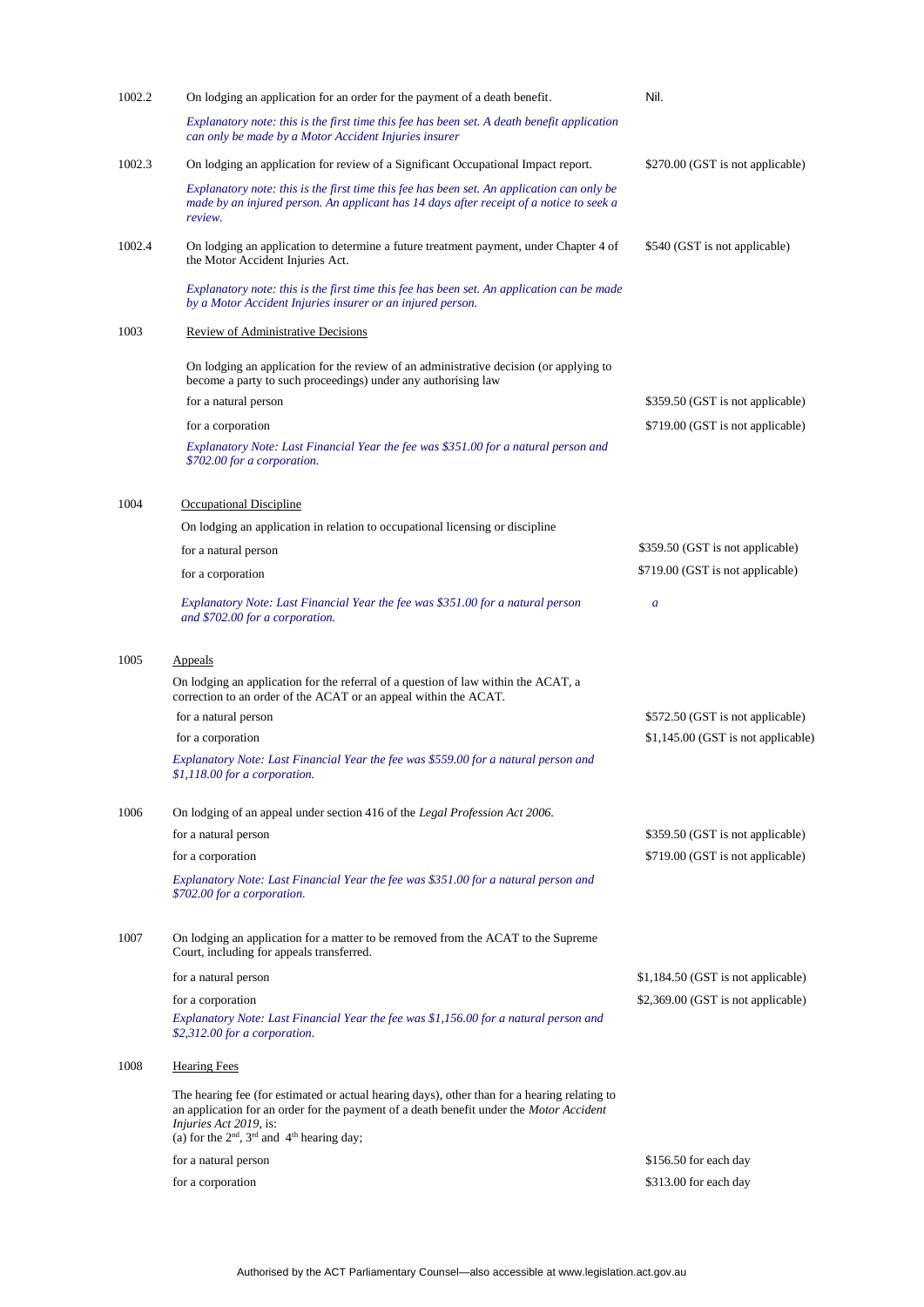(b) for the  $5<sup>th</sup>$ ,  $6<sup>th</sup>$ ,  $7<sup>th</sup>$ ,  $8<sup>th</sup>$  and  $9<sup>th</sup>$  hearing day;

(c) for the  $10<sup>th</sup>$  or later hearing day;

for a natural person  $\$317.50$  for each day for a corporation  $$635.00$  for each day

for a natural person  $$400.50$  for each day for a corporation  $$801.00$  for each day

> (GST is not applicable to any fees for Item 1008)

The total fee payable is calculated by adding the hearing fee for each estimated or actual hearing day.

The person liable to pay the total fee unless the tribunal orders otherwise is the plaintiff, applicant or appellant. The person liable to pay the fee must pay the fee within 7 days of the tribunal setting the hearing date.

Where a hearing is commenced and takes more days than estimated unless otherwise ordered the party originally liable to pay this fee shall pay for the additional days at the appropriate rate. In such a case, the fee for the additional days is payable immediately after the tribunal allocates the additional hearing days or the end of the hearing (whichever occurs first).

If the Tribunal receives written advice of settlement or written notice of intended adjournment 28 days or more before the first date allocated for the hearing, 75% of the fee paid is refundable. If notice is received 14 days or more before that date, 50% of the fee paid is refundable.

If the hearing is adjourned before the first date allocated for the hearing, and the Tribunal or Registrar is satisfied that the reason for the adjournment was due to circumstances beyond the control of the parties, the whole of the fee is to be refunded or transferred to a new allocated date or dates for the adjourned hearing.

In other circumstances, if the adjournment occurs 28 days or more before the first date allocated for the hearing, 75% of the fee is refundable. If the adjournment occurs 14 days or more before that date, 50% is refundable.

A hearing fee is not payable if a matter is exempt from the payment of an application fee.

If the hearing is adjourned after it has commenced and the Tribunal or Registrar is satisfied that the reason for the adjournment was due to circumstances beyond the control of the parties, the fee paid in respect of dates after the date of the adjournment is to be refunded or transferred to the date or dates allocated for the adjourned hearing.

*Explanatory Note: Last Financial Year the fee was \$153.00, \$310.00 and \$391.00 respectively, for a natural person, and \$306.00, \$620.00 and \$782.00 respectively, for a corporation. This fee is payable in cases which may or do extend beyond a single hearing day. For example, where the tribunal sets down a case (for a natural person) for 5 hearing days, the plaintiff will be required to pay a total fee (\$787.00) composed of the hearing fee for the 2nd day (\$156.50), the 3rd day (\$156.50), the 4th day (\$156.50) and the 5th day (\$317.50) derived from the list of hearing fees.*

#### *PART B: Certificates, copies and inspections*

| 1009 | Provision of a document or a copy of a document where the request for the document or<br>copy requires the preparation of the document.                                                        | \$44.00 (GST is not applicable) |
|------|------------------------------------------------------------------------------------------------------------------------------------------------------------------------------------------------|---------------------------------|
|      | Explanatory Note: Last Financial Year the fee was \$43.00.                                                                                                                                     |                                 |
| 1010 | Provision of a copy of a document where a copy or a certified copy can be provided by<br>photocopying another document already in existence and, where necessary, certifying the<br>photocopy: |                                 |
|      | (i) in respect of the application for a copy;                                                                                                                                                  | \$3.00 (GST is not applicable)  |
|      | (ii) for each page of copy provided.                                                                                                                                                           | \$1.50 (GST is not applicable)  |
|      | Explanatory Note: Last Financial Year fees were \$3.00 and \$1.50 respectively.                                                                                                                |                                 |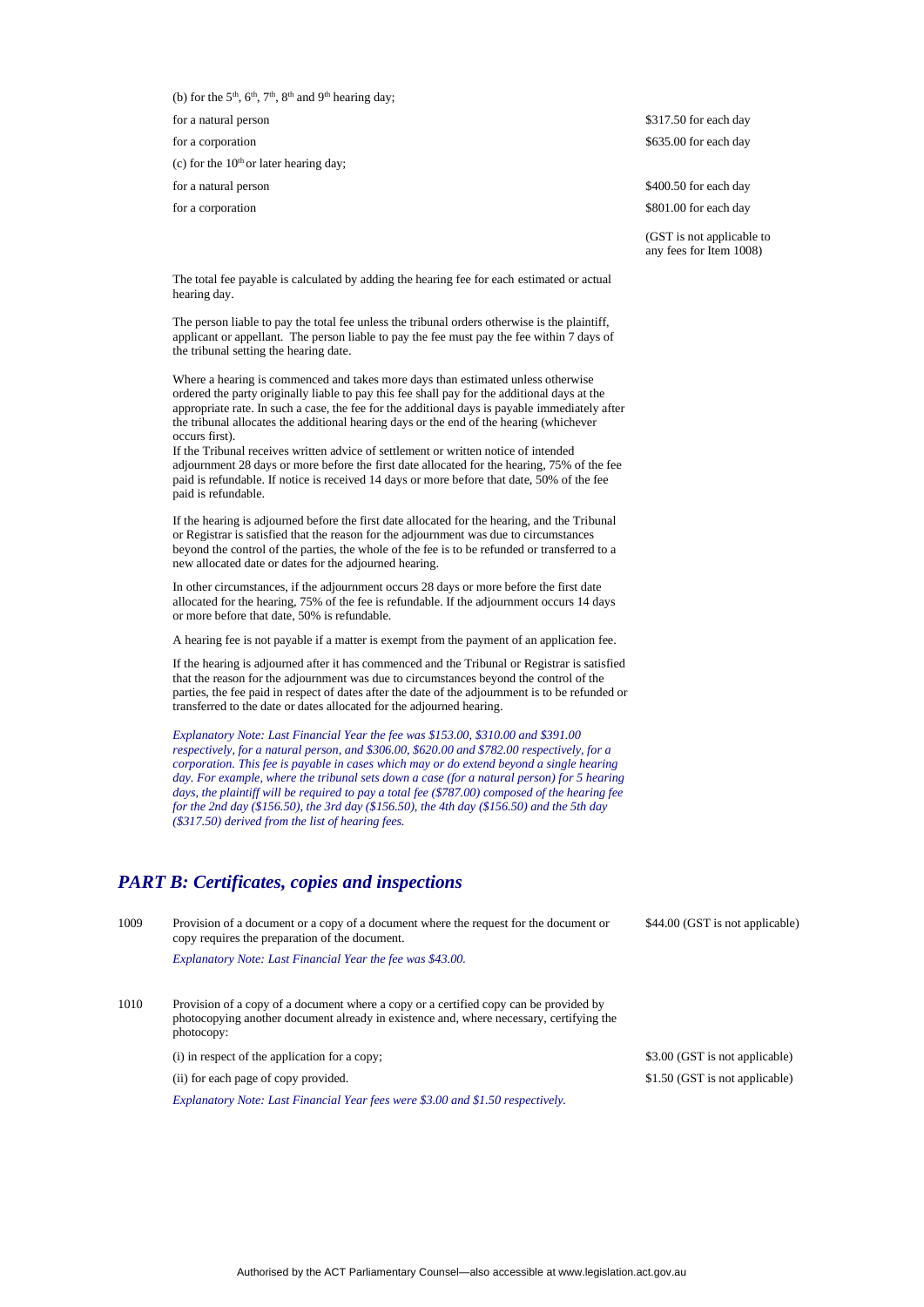| 1011 | For an inspection of or a search in relation to a record of a tribunal (including a request to<br>determine whether or not a named person is involved in litigation, the viewing of material<br>held by the tribunal, or a request to determine whether information is held by the tribunal). | \$182.00 per hour of time in<br>which a registry staff is<br>involved. The minimum<br>charge is 10 minutes.<br>An estimate of the fee must be.<br>paid prior to the search or<br>inspection being undertaken.<br>(GST is not applicable) |
|------|-----------------------------------------------------------------------------------------------------------------------------------------------------------------------------------------------------------------------------------------------------------------------------------------------|------------------------------------------------------------------------------------------------------------------------------------------------------------------------------------------------------------------------------------------|
|      | Explanatory Note: Last Financial Year fee was \$178.00 per hour.                                                                                                                                                                                                                              |                                                                                                                                                                                                                                          |
|      |                                                                                                                                                                                                                                                                                               |                                                                                                                                                                                                                                          |
| 1012 | For the supply of a disk containing a record of a proceeding or of part of a proceeding or of<br>a matter incidental to a proceeding.                                                                                                                                                         | \$29.00 per DVD or CD-Rom<br>(GST is not applicable)                                                                                                                                                                                     |
|      | Explanatory Note: Last Financial Year the fee was \$29.00.                                                                                                                                                                                                                                    |                                                                                                                                                                                                                                          |
| 1013 | <b>BLANK</b>                                                                                                                                                                                                                                                                                  |                                                                                                                                                                                                                                          |
|      | Explanatory Note: This fee is removed from 1 July 2019, as this service is provided by an<br>external transcript provider.                                                                                                                                                                    |                                                                                                                                                                                                                                          |
| 1014 | For each page of a copy of a document or documents copied by an officer of the Tribunal,<br>using a Tribunal photocopier.                                                                                                                                                                     | \$0.35 (GST is not applicable)                                                                                                                                                                                                           |
|      | Explanatory Note: Last Financial Year the fee was \$0.35.                                                                                                                                                                                                                                     |                                                                                                                                                                                                                                          |

# *PART C: Service, execution and examinations*

#### 1015 BLANK

*Explanatory Note: This fee is removed from 1 July 2014, as the ACAT does not provide these services.*

1016 Subject to the paragraph below, for the issue of a subpoena:

| (i) to give evidence;                                   |                                                      |
|---------------------------------------------------------|------------------------------------------------------|
| for a natural person                                    | \$21.50                                              |
| for a corporation                                       | \$43.00                                              |
| (ii) for production and to give evidence;               |                                                      |
| for a natural person                                    | \$44.00                                              |
| for a corporation                                       | \$88.00                                              |
| (iii) for production.                                   |                                                      |
| for a natural person                                    | \$44.00                                              |
| for a corporation                                       | \$88.00                                              |
| المال المتعاقب المتحدث والمتحدث المتحدث والمتحدث<br>. . | (GST is not applicable to any<br>fees for Item 1016) |

No fee is payable under this item if no fee for filing a document in the proceeding is payable.

*Explanatory Note: Last Financial Year the fees were \$21.00, \$43.00 and \$43.00 respectively for a natural person and \$42.00, \$86.00 and \$86.00 respectively for a corporation.* 

1017 BLANK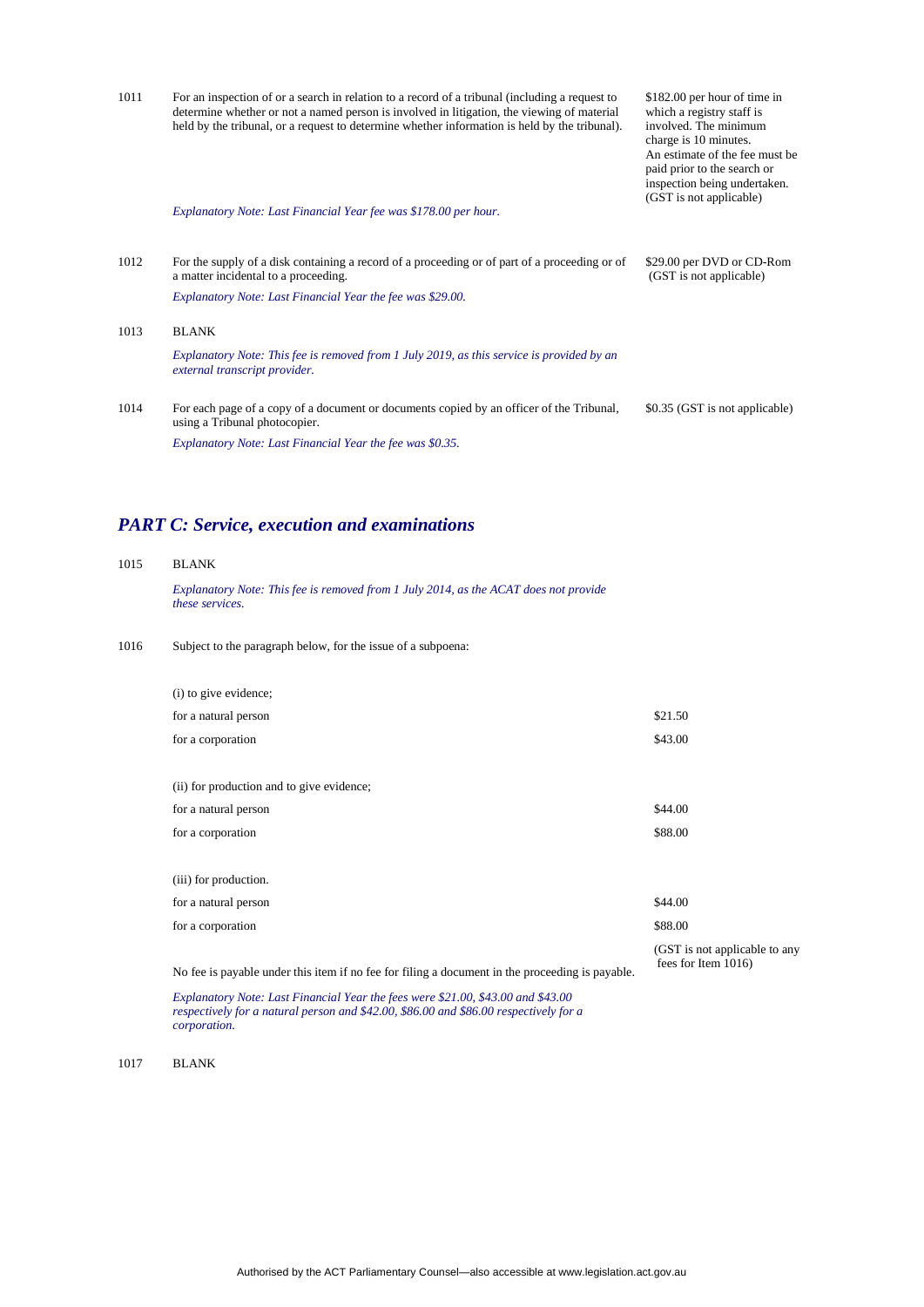| 1018   | The Registrar of the tribunal may defer liability for the payment of a fee or charge for the<br>performance of a function or the provision of a facility or service, in whole or in part, for<br>any period as necessary or appropriate in the interests of justice if, in the Registrar's<br>opinion, payment cannot be made at the time of the request for the function, facility or<br>service, but payment could be made within a specified period as necessary or appropriate in<br>the interests of justice (or any longer period as necessary or appropriate in the interests of<br>justice) after making of the request. | Nil                                                  |
|--------|----------------------------------------------------------------------------------------------------------------------------------------------------------------------------------------------------------------------------------------------------------------------------------------------------------------------------------------------------------------------------------------------------------------------------------------------------------------------------------------------------------------------------------------------------------------------------------------------------------------------------------|------------------------------------------------------|
|        | Explanatory Note: This power remains the same as that in previous determination.                                                                                                                                                                                                                                                                                                                                                                                                                                                                                                                                                 |                                                      |
| 1019   | A Registrar of the tribunal may remit or refund a fee or charge for the performance of a<br>function or the provision of a facility or service, in whole or in part, where the<br>circumstances warrant and it is in the interests of justice to do so.                                                                                                                                                                                                                                                                                                                                                                          | Nil                                                  |
|        | Explanatory Note: This power remains the same as that in previous determination.                                                                                                                                                                                                                                                                                                                                                                                                                                                                                                                                                 |                                                      |
| 1020   | In relation to an application made to the Tribunal, a single application fee is payable in<br>respect of 2 or more applications which relate to the same applicant (or where one of the<br>applicants is the same) and which, in the opinion of a Registrar, may be conveniently heard<br>together by the Tribunal. Where an application fee in respect of each or some of those<br>applications has been paid, the Registrar may refund all but the first of those application<br>fees.                                                                                                                                         | Nil                                                  |
|        | Explanatory Note: This power remains the same as that in previous determination.                                                                                                                                                                                                                                                                                                                                                                                                                                                                                                                                                 |                                                      |
|        | PROCEEDINGS IN THE MAGISTRATES COURT                                                                                                                                                                                                                                                                                                                                                                                                                                                                                                                                                                                             |                                                      |
| 1100   | On laying an information for an offence.                                                                                                                                                                                                                                                                                                                                                                                                                                                                                                                                                                                         | \$86.00 (GST is not applicable)                      |
|        | Explanatory Note: Information may be laid before a Magistrate where a person has<br>committed, or is suspected of having committed, an offence. Last Financial Year the fee<br>was \$84.00.                                                                                                                                                                                                                                                                                                                                                                                                                                      |                                                      |
| 1101   | On lodging for filing a document to commence a proceeding in the Court other than in<br>respect of a matter referred to in an item listed below in respect of which a commencement<br>fee is set<br>(a) where the amount in dispute is \$100,000 or more, or for unspecified damages                                                                                                                                                                                                                                                                                                                                             |                                                      |
|        | for a natural person                                                                                                                                                                                                                                                                                                                                                                                                                                                                                                                                                                                                             | \$1,055.50                                           |
|        | for a corporation                                                                                                                                                                                                                                                                                                                                                                                                                                                                                                                                                                                                                | \$2,111.00                                           |
|        | (b) where the amount in dispute is $$50,000$ or more, but less than $$100,000$ , or for lodging<br>an application under the Leases (Commercial and Retail) Act 2001                                                                                                                                                                                                                                                                                                                                                                                                                                                              |                                                      |
|        | for a natural person                                                                                                                                                                                                                                                                                                                                                                                                                                                                                                                                                                                                             | \$861.00                                             |
|        | for a corporation                                                                                                                                                                                                                                                                                                                                                                                                                                                                                                                                                                                                                | \$1,722.00                                           |
|        | (c) where the amount in dispute is less than \$50,000, or where no amount is in dispute<br>(other than proceedings relating to applications under the Leases (Commercial and Retail)<br><i>Act 2001</i> )                                                                                                                                                                                                                                                                                                                                                                                                                        |                                                      |
|        | for a natural person                                                                                                                                                                                                                                                                                                                                                                                                                                                                                                                                                                                                             | \$240.50                                             |
|        | for a corporation                                                                                                                                                                                                                                                                                                                                                                                                                                                                                                                                                                                                                | \$481.00                                             |
|        | Explanatory Note: Last Financial Year the fees were \$1030.00, \$840.00 and \$235.00<br>respectively for a natural person and \$2,060.00, \$1,680.00 and \$470.00 respectively for a<br>corporation.                                                                                                                                                                                                                                                                                                                                                                                                                             | (GST is not applicable to<br>any fees for Item 1101) |
| 1101.1 | On filing an application for arbitration under the <i>Workers Compensation Act 1951</i> or the<br><b>Workers Compensation Regulation 2002</b>                                                                                                                                                                                                                                                                                                                                                                                                                                                                                    | Nil                                                  |
|        | Explanatory Note: Last Financial Year this exemption was the same.                                                                                                                                                                                                                                                                                                                                                                                                                                                                                                                                                               |                                                      |
| 1101.2 | On filing an application under the <i>Family Violence Act 2016</i> or the <i>Personal Violence Act</i><br>2016.                                                                                                                                                                                                                                                                                                                                                                                                                                                                                                                  | Nil                                                  |
|        | Explanatory Note: Last Financial Year this exemption was the same.                                                                                                                                                                                                                                                                                                                                                                                                                                                                                                                                                               |                                                      |
| 1101.3 | On filing an application under the Victims of Crime (Financial Assistance) Act 2016                                                                                                                                                                                                                                                                                                                                                                                                                                                                                                                                              | Nil                                                  |
|        | Explanatory Note: Last Financial Year this exemption was the same.                                                                                                                                                                                                                                                                                                                                                                                                                                                                                                                                                               |                                                      |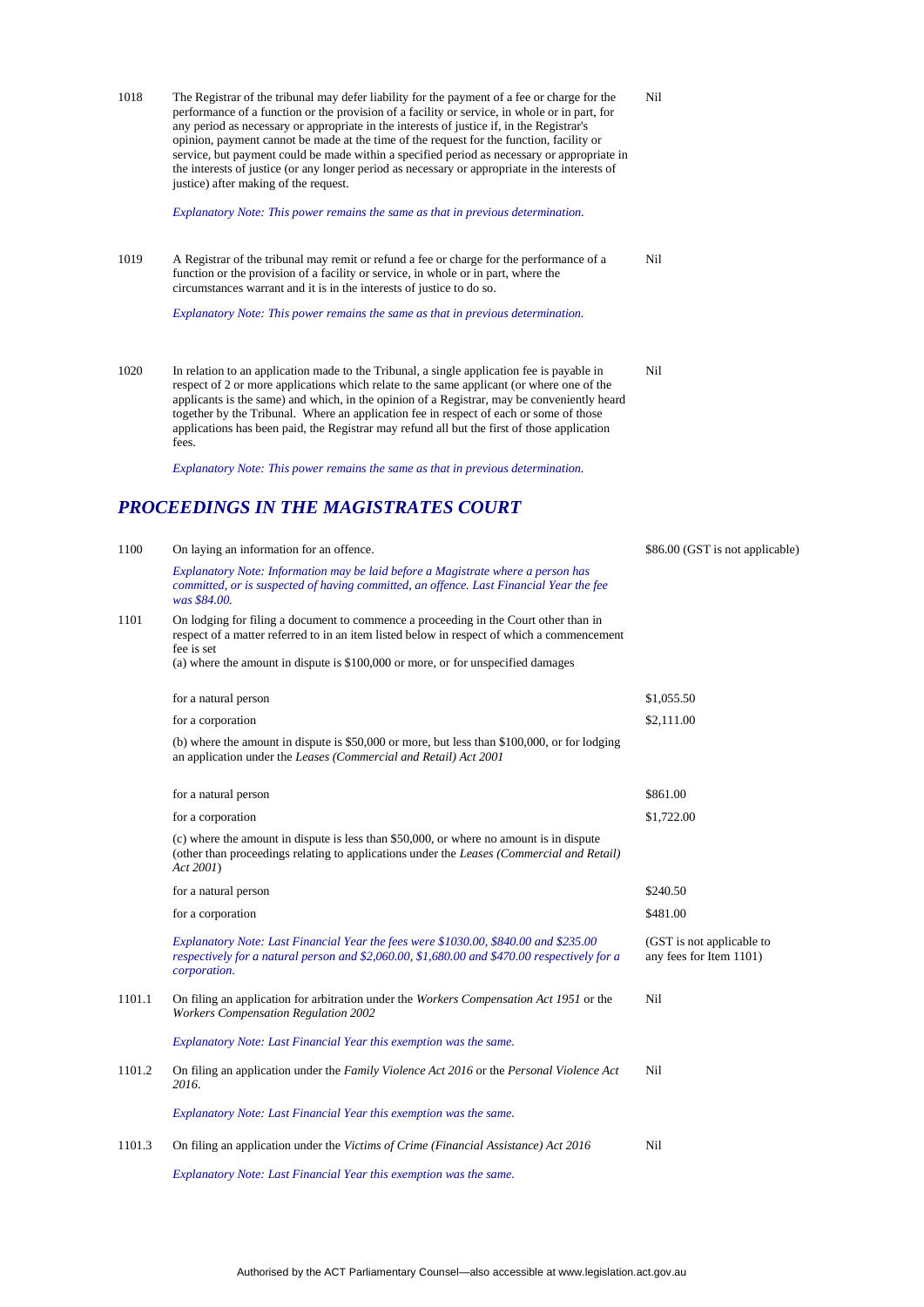| 1102   | Registration of a judgment of another court or tribunal (excluding ACAT) or the<br>registration of an adjudication or decision under a law of the Territory (however described)<br>for enforcement by the Court<br>for a natural person<br>for a corporation<br>Explanatory Note: Last Financial Year fee was \$84.00 for a natural person and \$168.00<br>for a corporation.    | \$86.00 (GST is not applicable)<br>\$172.00 (GST is not applicable) |
|--------|----------------------------------------------------------------------------------------------------------------------------------------------------------------------------------------------------------------------------------------------------------------------------------------------------------------------------------------------------------------------------------|---------------------------------------------------------------------|
| 1103   | On filing a Listing Hearing Questionnaire by the plaintiff                                                                                                                                                                                                                                                                                                                       |                                                                     |
|        | for a natural person                                                                                                                                                                                                                                                                                                                                                             | \$787.00 (GST is not applicable)                                    |
|        | for a corporation                                                                                                                                                                                                                                                                                                                                                                | \$1,574.00 (GST is not applicable)                                  |
| 1103.1 | If a Listing Hearing Questionnaire is not required                                                                                                                                                                                                                                                                                                                               |                                                                     |
|        | (a) at least 7 days before the listing hearing however described (e.g. call-over, listing<br>hearing, directions hearing); or                                                                                                                                                                                                                                                    |                                                                     |
|        | (b) at least 7 days before the hearing of an application to fix a date for a hearing of a<br>proceeding however described (other than an interlocutory or incidental proceeding)<br>for a natural person                                                                                                                                                                         | \$787.00 (GST is not applicable)                                    |
|        | for a corporation                                                                                                                                                                                                                                                                                                                                                                | \$1,574.00 (GST is not applicable)                                  |
| 1103.2 | If a Listing Hearing Questionnaire is not required and the matter is set down for hearing<br>without a listing hearing, within 7 days of the hearing date being allocated or by the day of<br>the hearing, whichever comes first, or as otherwise ordered by the Court                                                                                                           |                                                                     |
|        | for a natural person                                                                                                                                                                                                                                                                                                                                                             | \$787.00 (GST is not applicable)                                    |
|        | for a corporation                                                                                                                                                                                                                                                                                                                                                                | \$1,574.00 (GST is not applicable)                                  |
|        | The person liable to pay the fee under items $1103$ , $1103$ . 1 and $1103$ . 2 is the plaintiff or the<br>applicant unless the court otherwise orders. Subsequently, the Court (which for the<br>purposes of this determination includes the Registrar and the Deputy Registrar) may order<br>another party to contribute to the payment of the fee in such proportion ordered. |                                                                     |
| 1104   | Explanatory Note: Last Financial Year the fee was \$768.00 for a natural person and<br>\$1,536.00 for a corporation.<br><b>Hearing Fees</b><br>The hearing fee (for estimated or actual hearing days) is:<br>(a) for the $2nd$ , $3rd$ and $4th$ hearing day;                                                                                                                    |                                                                     |
|        | for a natural person                                                                                                                                                                                                                                                                                                                                                             | \$575.00                                                            |
|        | for a corporation                                                                                                                                                                                                                                                                                                                                                                | \$1,150.00                                                          |
|        | (b) for the $5th$ , $6th$ , $7th$ , $8th$ and $9th$ hearing day;                                                                                                                                                                                                                                                                                                                 |                                                                     |
|        | for a natural person                                                                                                                                                                                                                                                                                                                                                             | \$1,037.00                                                          |
|        | for a corporation                                                                                                                                                                                                                                                                                                                                                                | \$2,074.00                                                          |
|        | (c) for the $10th$ or later hearing day;                                                                                                                                                                                                                                                                                                                                         |                                                                     |
|        | for a natural person                                                                                                                                                                                                                                                                                                                                                             | \$2,019.00                                                          |
|        | for a corporation                                                                                                                                                                                                                                                                                                                                                                | \$4,038.00                                                          |
|        | The party/parties liable to pay the total fee unless the court orders otherwise is the plaintiff,<br>applicant or appellant.                                                                                                                                                                                                                                                     | (GST is not applicable to<br>any fees for Item 1104)                |
|        | The party/parties liable to pay the fee must pay the fee at least 6 weeks prior to the first<br>date allocated for the hearing or, if the period of time between the day the court allocates                                                                                                                                                                                     |                                                                     |

the hearing date and the first date allocated for the hearing is less than 6 weeks, the hearing fee is payable immediately.

The fee to be paid will be calculated on the basis of the time allocated by the court for the hearing of the matter.

Where a hearing is commenced and takes more days than estimated unless otherwise ordered the party originally liable to pay this fee shall pay for the additional days at the appropriate rate. In such a case, the fee for the additional days is payable immediately after the court allocates the additional hearing days or the end of the hearing (whichever occurs first).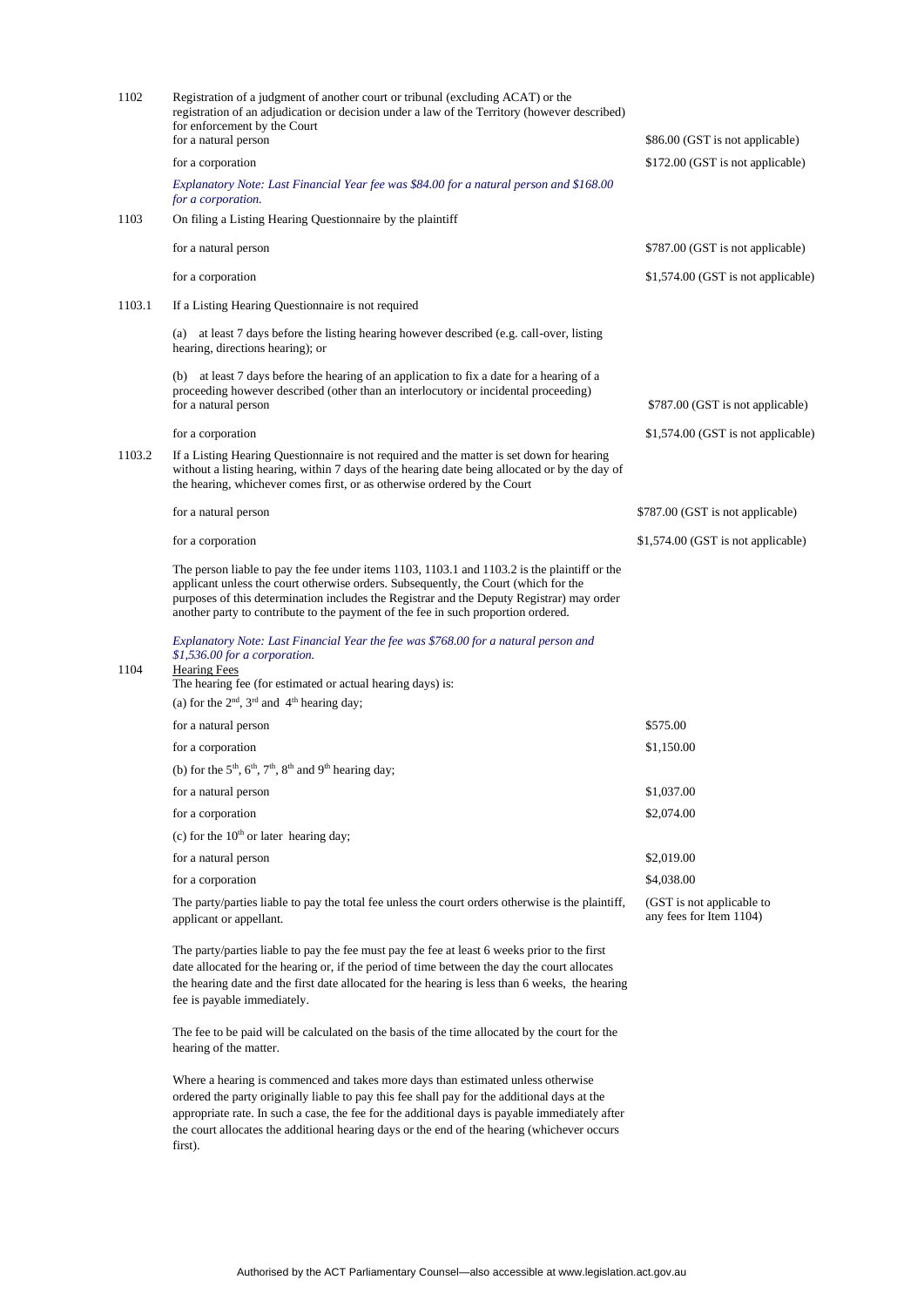Hearing fees under this item are not payable in criminal matters or where the matter is exempt from the payment of an application fee.

If a matter settles following mediation or other alternate dispute resolution before the first date allocated for the hearing, and the court receives written advice of settlement within 14 days of settlement but no later than 7 days prior to the first date allocated for the hearing, 90% of the fee paid is refundable.

Where no mediation or other alternative dispute resolution process is conducted and the court receives notice of settlement at least 42 days before the first date allocated for the hearing, 75% of the fee paid is refundable. If notice is received at least 35 days before the first date allocated for the hearing, 50% of the fee paid is refundable.

If the hearing is adjourned before the first date allocated for the hearing, and the Court or Registrar is satisfied that the reason for the adjournment was due to circumstances beyond the control of the parties, the whole of the fee is to be refunded or transferred to a new allocated date or dates for the adjourned hearing.

In other circumstances, if the adjournment occurs at least 42 days before the first date allocated for the hearing, 75% of the fee is refundable. If the adjournment occurs at least 35 days before that date, 50% is refundable.

This fee also applies to hearing days in arbitral proceedings under the Workers Compensation Act 1951 subject to regulation 57 of the Workers Compensation Regulation 2002.

If the hearing is adjourned after it has commenced and the Court or Registrar is satisfied that the reason for the adjournment was due to circumstances beyond the control of the parties, the fee paid in respect of dates after the date of the adjournment is to be refunded or transferred to the date or dates allocated for the adjourned hearing.

Otherwise the fee is non-refundable in respect of any allocated dates that are not required.

*Explanatory Note: Last Financial Year the fee was \$561.00, \$1012.00 and \$1,970.00 respectively, for a natural person and \$1,122.00, \$2,024.00 and \$3,940.00 respectively, for a corporation. This fee is payable in cases which may or do extend beyond a single hearing day. For example, where a plaintiff (a natural person) estimates that the case will take 5 hearing days, the plaintiff will be required to pay a hearing fee (\$2,762.00) composed of the hearing fee for the 2nd day (\$575.00), the 3rd day (\$575.00), the 4th day (\$575.00) and the 5th day (\$1,037.00) derived from the list of fees. The amount payable under this item may change as a result of a greater allocation of days, or according to how many hearing days it takes to hear the matter.*

| 1105 | On an application for the review of an order, direction or other act of the Registrar of the<br><b>Magistrates Court</b> |                                                                      |
|------|--------------------------------------------------------------------------------------------------------------------------|----------------------------------------------------------------------|
|      | for a natural person<br>for a corporation                                                                                | \$159.50 (GST is not applicable)<br>\$319.00 (GST is not applicable) |
|      | Explanatory Note: Last Financial Year the fee was \$156.00 for a natural person and<br>\$312.00 for a corporation.       |                                                                      |
| 1106 | <b>BLANK</b>                                                                                                             |                                                                      |
| 1107 | For lodging a cross-claim or counter-claim:                                                                              |                                                                      |

| (a) where the amount is $$100,000$ or more                          |            |
|---------------------------------------------------------------------|------------|
| for a natural person                                                | \$703.00   |
| for a corporation                                                   | \$1,406.00 |
| (b) where the amount is $$50,000$ or more, but less than $$100,000$ |            |
| for a natural person                                                | \$572.50   |
| for a corporation                                                   | \$1,145.00 |
| (c) where the amount is $$25,000$ or more, but less than $$50,000$  |            |
| for a natural person                                                | \$496.00   |
| for a corporation                                                   | \$992.00   |
|                                                                     |            |

(d) where the amount is \$2,000 or more, but less than \$25,000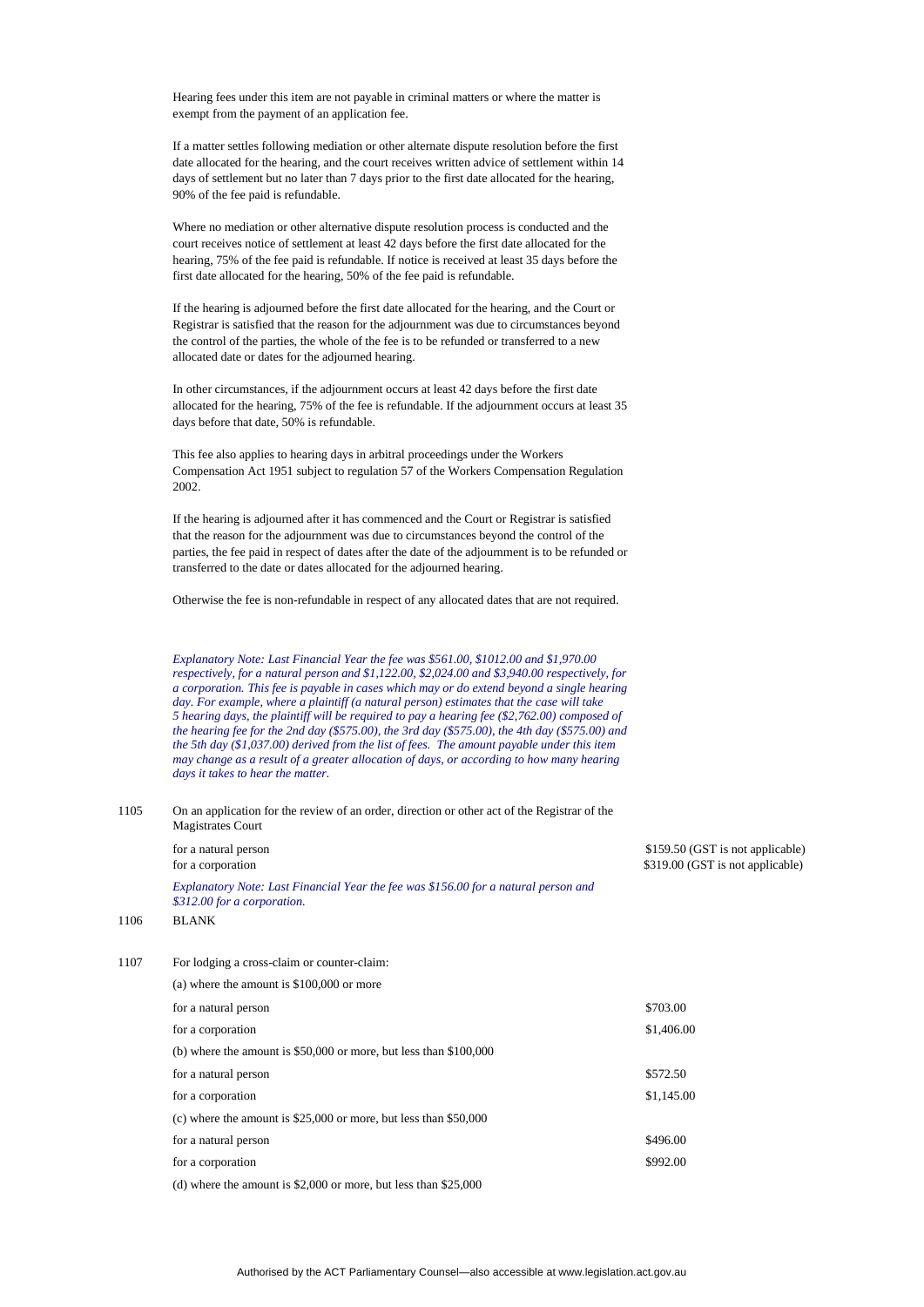|        | for a natural person                                                                                                                                                                                                                                                                                                                                            | \$159.50                                             |
|--------|-----------------------------------------------------------------------------------------------------------------------------------------------------------------------------------------------------------------------------------------------------------------------------------------------------------------------------------------------------------------|------------------------------------------------------|
|        | for a corporation                                                                                                                                                                                                                                                                                                                                               | \$319.00                                             |
|        | (e) where the amount in dispute is less than \$2,000 or where no amount is in dispute                                                                                                                                                                                                                                                                           |                                                      |
|        | for a natural person                                                                                                                                                                                                                                                                                                                                            | \$57.00                                              |
|        | for a corporation                                                                                                                                                                                                                                                                                                                                               | \$114.00                                             |
|        | Explanatory Note: This item sets the fees for instituting a proceeding before the<br>Magistrates Court (including proceedings instituted by way of cross-claim). Last Financial<br>Year the fees were \$686.00, \$559.00, \$484.00, \$156.00 and \$56.00 for a natural person<br>and \$1,372.00, \$1,118.00, \$968.00, \$312.00 and \$112.00 for a corporation. | (GST is not applicable to<br>any fees for Item 1107) |
| 1107.1 | For lodging an application in proceeding other than in matters where no fee is payable for<br>commencing a proceeding                                                                                                                                                                                                                                           |                                                      |
|        | for a natural person                                                                                                                                                                                                                                                                                                                                            | \$89.00 (GST is not applicable)                      |
|        | for a corporation                                                                                                                                                                                                                                                                                                                                               | \$178.00 (GST is not applicable)                     |
|        | Explanatory note: Last Financial Year the fees were \$87.00 and \$174.00 respectively.                                                                                                                                                                                                                                                                          |                                                      |
| 1107.2 | For lodging an application to enforce a judgment including a judgment of the ACAT or of a<br>court of another jurisdiction or of an adjudication or decision under a law of the Territory<br>(however described)                                                                                                                                                |                                                      |
|        | for a natural person                                                                                                                                                                                                                                                                                                                                            | \$148.50 (GST is not applicable)                     |
|        | for corporation                                                                                                                                                                                                                                                                                                                                                 | \$297.00 (GST is not applicable)                     |
|        | Explanatory note: Last Financial Year the fees were \$145.00 and \$290.00 respectively.                                                                                                                                                                                                                                                                         |                                                      |

1108 No fee for filing a document or fee for the service or execution of process is payable by any person in relation to proceedings under the *Parentage Act 2004* Nil

*Explanatory Note: Last Financial Year this exemption was the same.* 

1109 For the purposes of section 116G of the *Crimes (Sentence Administration) Act 2005* \$106.00 (GST is not applicable) *Explanatory Note: Last Financial Year the fee was \$104.00.* 

## *PROCEEDINGS IN THE SUPREME COURT*

| 1200   | On lodging for filing a document to commence a proceeding in the Court other than                                                                                                    |                                                      |
|--------|--------------------------------------------------------------------------------------------------------------------------------------------------------------------------------------|------------------------------------------------------|
|        | (a) in respect of a matter referred to in an item listed below in respect of which a<br>commencement fee is set; or                                                                  |                                                      |
|        | (b) an interlocutory or incidental proceeding in the course of, or in connection with, a<br>proceeding                                                                               |                                                      |
|        | for a natural person                                                                                                                                                                 | \$1,778.00                                           |
|        | for a corporation                                                                                                                                                                    | \$3,556.00                                           |
| 1201   | Explanatory Note: Last Financial Year the fee was \$1,735.00 for a natural person and<br>\$3,470.00 for a corporation.<br>On filing a Listing Hearing Questionnaire by the plaintiff | (GST is not applicable to<br>any fees for Item 1200) |
|        | for a natural person                                                                                                                                                                 | \$1,050.50                                           |
|        | for a corporation                                                                                                                                                                    | \$2,101.00                                           |
|        |                                                                                                                                                                                      | (GST is not applicable to<br>any fees for Item 1201) |
| 1201.1 | If a Listing Hearing Questionnaire is not required                                                                                                                                   |                                                      |
|        | (a) at least 7 days before the listing hearing however described (e.g. call-over, listing<br>hearing, directions hearing); or                                                        |                                                      |
|        | (b) at least 7 days before the hearing of an application to fix a date for a hearing of a<br>proceeding however described (other than an interlocutory or incidental proceeding)     |                                                      |
|        | for a natural person                                                                                                                                                                 | \$1,050.50                                           |
|        | for a corporation                                                                                                                                                                    | \$2,101.00                                           |
|        |                                                                                                                                                                                      | (GST is not applicable to<br>any fees for Item 1201) |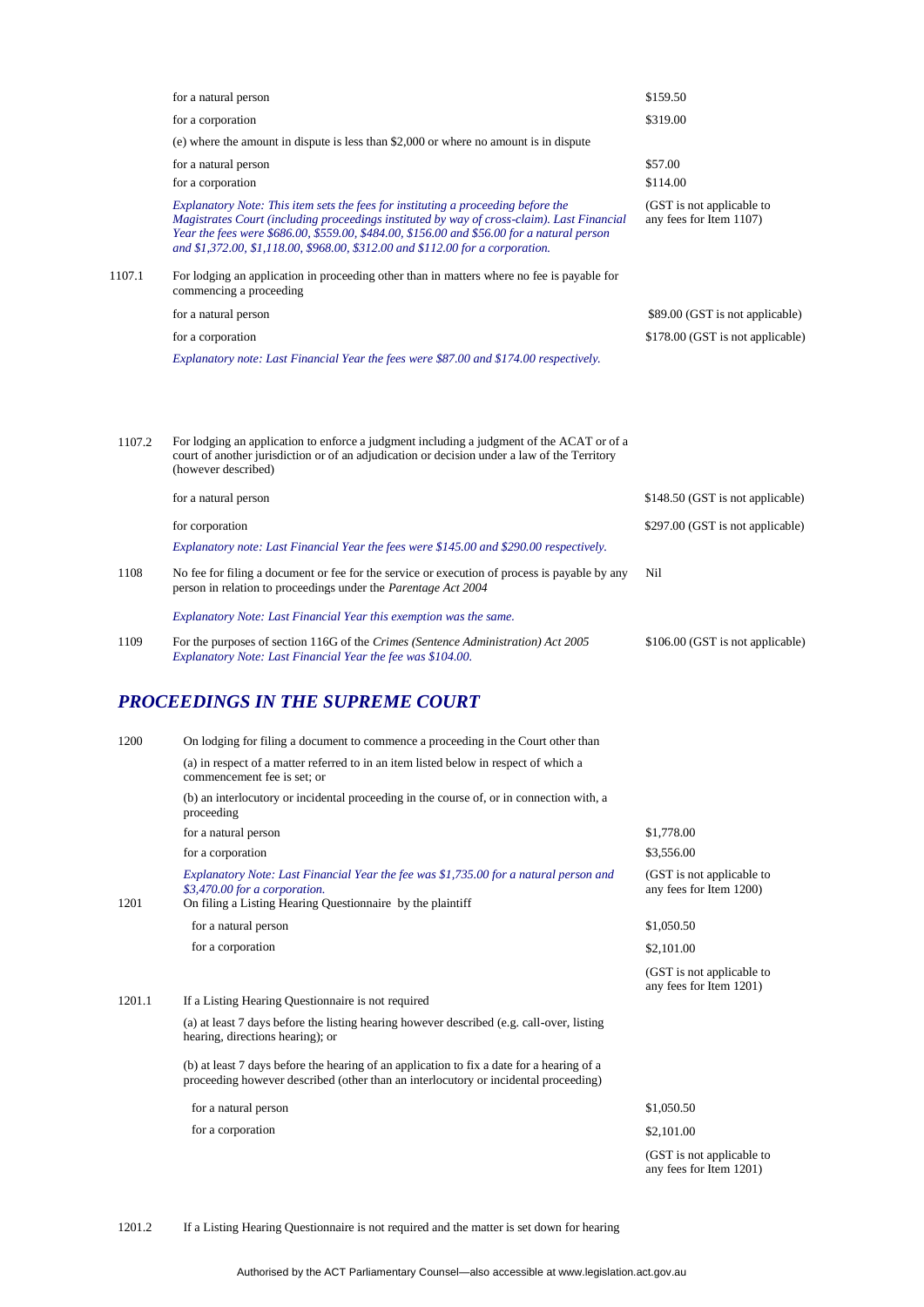without a listing hearing, within 7 days of the hearing date being allocated or by the day of the hearing, whichever comes first, or as otherwise ordered by the Court

| for a natural person                                                                                                                                                                                                                                                                  | \$1,050.50                                           |
|---------------------------------------------------------------------------------------------------------------------------------------------------------------------------------------------------------------------------------------------------------------------------------------|------------------------------------------------------|
| for a corporation                                                                                                                                                                                                                                                                     | \$2,101.00                                           |
| The person liable to pay the fee under items $1201$ , $1201.1$ and $1201.2$ is the plaintiff or<br>The applicant unless the court otherwise orders. Subsequently, the Court (which for the<br>numero of this determination includes the Degistrar and the Deputy Degistrar) may exder | (GST is not applicable to<br>any fees for Item 1201) |

The applicant unless the court otherwise orders. Subsequently, the Court (which for the purpose of this determination includes the Registrar and the Deputy Registrar) may order another party to contribute to the payment of the fee in such proportion ordered.

*Explanatory Note: Last Financial Year the fees under items 1201, 1201.1 and 1201.2 were \$1025.00 and \$2,050.00 respectively.*

#### 1202 Hearing Fees The hearing fee (for estimated or actual hearing days) (in the Supreme Court or the Court

| of Appeal) is:<br>(a) for the $2nd$ , $3rd$ and $4th$ hearing day;                                                           |                                                      |
|------------------------------------------------------------------------------------------------------------------------------|------------------------------------------------------|
| for a natural person                                                                                                         | \$943.00                                             |
| for a corporation                                                                                                            | \$1,886.00                                           |
| (b) for the $5th$ , $6th$ , $7th$ , $8th$ and $9th$ hearing day;                                                             |                                                      |
| for a natural person                                                                                                         | \$1,569.00                                           |
| for a corporation                                                                                                            | \$3,138.00                                           |
| (c) for the $10^{th}$ , $11^{th}$ , $12^{th}$ and $13^{th}$ hearing day;                                                     |                                                      |
| for a natural person                                                                                                         | \$3,162.00                                           |
| for a corporation                                                                                                            | \$6,324.00                                           |
| (d) for the $14th$ or later hearing day;                                                                                     |                                                      |
| for a natural person                                                                                                         | \$4,114.00                                           |
| for a corporation                                                                                                            | \$8,228.00                                           |
| The party/parties liable to pay the total fee unless the court orders otherwise is the<br>plaintiff, applicant or appellant. | (GST is not applicable to<br>any fees for Item 1202) |

The party/parties liable to pay the fee must pay the fee at least 6 weeks prior to the first date allocated for the hearing or, if the period of time between the day the court allocates the hearing date and the first date allocated for the hearing is less than 6 weeks, the hearing fee is payable immediately.

The fee to be paid will be calculated on the basis of the time allocated by the court for the hearing of the matter.

Where a hearing is commenced and takes more days than estimated unless otherwise ordered the party originally liable to pay this fee shall pay for the additional days at the appropriate rate. In such a case, the fee for the additional days is payable immediately after the court allocates the additional hearing days or the end of the hearing (whichever occurs first).

Hearing fees under this item are not payable in criminal matters or where the matter is exempt from the payment of an application fee.

If a matter settles following mediation or other alternate dispute resolution before the first date allocated for the hearing, and the court receives written advice of settlement within 14 days of settlement but no later than 7 days prior to the first date allocated for the hearing, 90% of the fee paid is refundable.

If the hearing is adjourned before the first date allocated for the hearing, and the Court or Registrar is satisfied that the reason for the adjournment was due to circumstances beyond the control of the parties, the whole of the fee is to be refunded or transferred to a new allocated date or dates for the adjourned hearing.

In other circumstances, if the adjournment occurs at least 42 days before the first date allocated for the hearing, 75% of the fee is refundable. If the adjournment occurs at least 35 days before that date, 50% is refundable.

Authorised by the ACT Parliamentary Counsel—also accessible at www.legislation.act.gov.au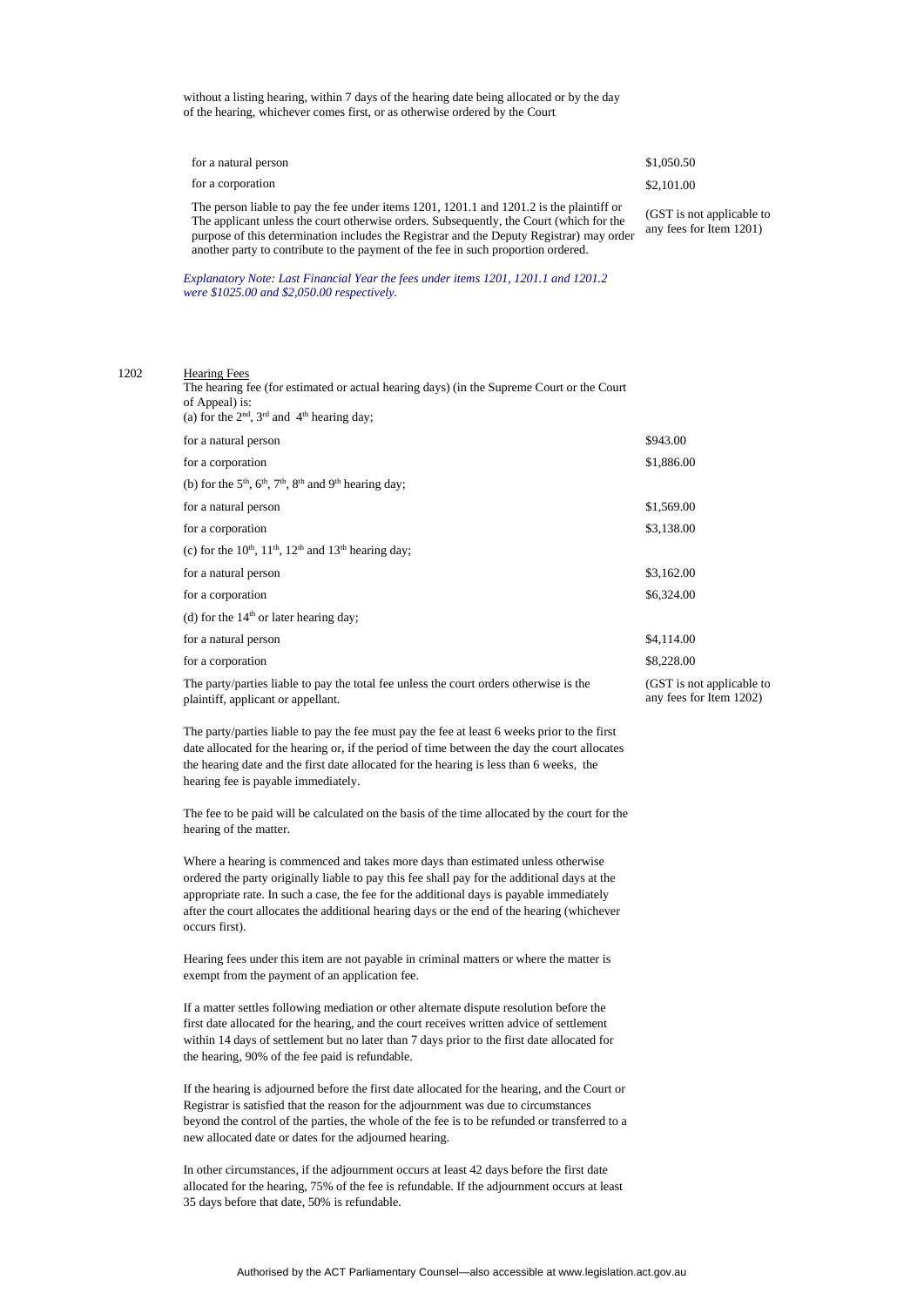If the hearing is adjourned after it has commenced and the Court or Registrar is satisfied that the reason for the adjournment was due to circumstances beyond the control of the parties, the fee paid in respect of dates after the date of the adjournment is to be refunded or transferred to the date or dates allocated for the adjourned hearing.

*Explanatory Note: Last Financial Year the fee for the 2nd, 3rd and 4th hearing day was \$920.00 for a natural person and \$1,840.00 for a corporation. For the 5th, 6th, 7th, 8th and 9th hearing day, the fee was \$1,531.00 for a natural person and \$3,062.00 for a corporation. For the 10th, 11th, 12th and 13th hearing day, the fee was \$3,085.00 for a natural person and \$6,170.00 for a corporation. For the 14th or later hearing day, the fee was \$4,014.00 for a natural person and \$8,028.00 for a corporation. It is payable in cases which may or do extend beyond a single hearing day. For example, where a plaintiff (a natural person) estimates that the case will take 5 hearing days, the plaintiff will be required to pay a hearing fee (\$4,398.00) composed of the hearing fee for the 2nd day (\$943.00), the 3rd day (\$943.00), the 4th day (\$943.00) and the 5th day (\$1,569.00) derived from the list of hearing fees. The amount payable under this item may change as a result of a greater allocation of days, or according to how many hearing days it takes to hear the matter.*

| 1203   | On lodging for filing an application for probate, grant of letters of administration or<br>reseal of probate, in respect of an estate the gross sworn value of which is:<br>(a) less than $$50,000$ ;          | Nil                                                  |
|--------|----------------------------------------------------------------------------------------------------------------------------------------------------------------------------------------------------------------|------------------------------------------------------|
|        | (b) $$50,000$ or more, but less than $$250,000$ ;                                                                                                                                                              | \$941.00                                             |
|        | (c) $$250,000$ or more, but less than $$500,000$ ;                                                                                                                                                             | \$1,189.00                                           |
|        | (d) $$500,000$ or more, but less than $$1,000,000$ ;                                                                                                                                                           | \$1,797.00                                           |
|        | (e) $$1,000,000$ or more                                                                                                                                                                                       | \$2,392.00                                           |
|        | Explanatory Note: Last Financial Year fees were \$919.00, \$1,160.00, \$1,754.00 and<br>$$2,334.00$ respectively.                                                                                              | (GST is not applicable to<br>any fees for Item 1203) |
| 1204   | On filing a cross claim, counter claim or cross appeal in any proceeding                                                                                                                                       |                                                      |
|        | for a natural person                                                                                                                                                                                           | \$993.00 (GST is not applicable)                     |
|        | for a corporation                                                                                                                                                                                              | \$1,986.00 (GST is not applicable)                   |
|        | Explanatory Note: Last Financial Year the fee was \$969.00 for a natural person and<br>\$1,938.00 for a corporation.                                                                                           |                                                      |
| 1205   | On lodging for filing a document to commence an appeal from the Registrar in an<br>interlocutory proceeding.                                                                                                   |                                                      |
|        | for a natural person                                                                                                                                                                                           | \$217.00 (GST is not applicable)                     |
|        | for a corporation                                                                                                                                                                                              | \$434.00 (GST is not applicable)                     |
|        | Explanatory Note: Last Financial Year the fee was \$212.00 for a natural person and<br>\$424.00 for a corporation.                                                                                             |                                                      |
| 1206   | On lodging for filing a document to commence an appeal from the Registrar in a<br>proceeding other than an interlocutory proceeding.                                                                           |                                                      |
|        | for a natural person                                                                                                                                                                                           | \$993.00 (GST is not applicable)                     |
|        | for a corporation                                                                                                                                                                                              | \$1,986.00 (GST is not applicable)                   |
|        | Explanatory Note: Last Financial Year the fee was \$969.00 for a natural person and<br>\$1,938.00 for a corporation.                                                                                           |                                                      |
| 1207   | On lodging:                                                                                                                                                                                                    | \$440.00 (GST is not applicable)                     |
|        | (a) an application for admission to practice or for enrolment under the <i>Legal Profession</i><br>Act 2006; or<br>(b) a notice seeking registration in an occupation under the Mutual Recognition Scheme.     |                                                      |
|        | Explanatory Note: Note that registration in an occupation under the Mutual Recognition<br>Scheme would include registration as a notary public under that scheme. Last Financial<br>Year the fee was \$439.00. |                                                      |
| 1208   | On lodging an application or notice under the preceding item.                                                                                                                                                  | \$197.00 (GST is not applicable)                     |
|        | Explanatory Note: Last Financial Year the fee was \$193.00.                                                                                                                                                    |                                                      |
| 1208.1 | On lodging an application in proceedings                                                                                                                                                                       |                                                      |
|        | For hearing by a judge, the Master or the registrar                                                                                                                                                            |                                                      |
|        | for a natural person                                                                                                                                                                                           | \$298.00 (GST is not applicable)                     |
|        | for a corporation                                                                                                                                                                                              | \$596.00 (GST is not applicable)                     |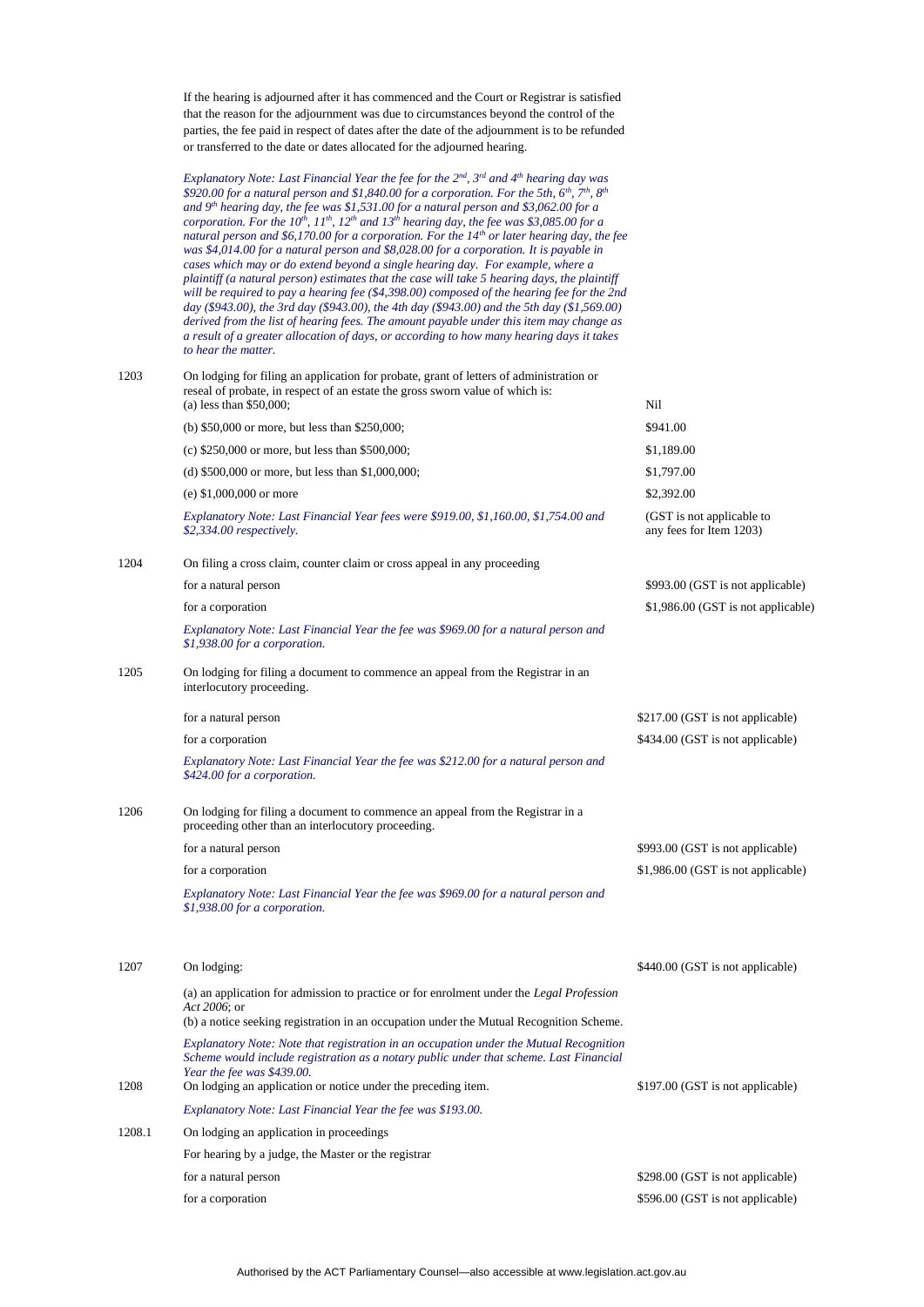*Explanatory Note: Last Financial Year the fees were \$291.00 respectively for a natural person and \$582.00 for a corporation.*

1209 On lodging for the entry of judgment or consent order under part 2.16 of the *Court Procedures Rules 2006.*

|        | for a natural person                                                                                                                                                                                                                                                                                                       | \$86.00 (GST is not applicable)    |
|--------|----------------------------------------------------------------------------------------------------------------------------------------------------------------------------------------------------------------------------------------------------------------------------------------------------------------------------|------------------------------------|
|        | for a corporation                                                                                                                                                                                                                                                                                                          | \$172.00 (GST is not applicable)   |
|        | Explanatory Note: Last Financial Year the fee was \$84.00 for a natural person and<br>\$168.00 for a corporation.                                                                                                                                                                                                          |                                    |
| 1209.1 | Fee for depositing and extracting wills                                                                                                                                                                                                                                                                                    |                                    |
|        | for depositing (and storing) the will                                                                                                                                                                                                                                                                                      | \$123.00 (GST is not applicable)   |
|        | for extracting a will                                                                                                                                                                                                                                                                                                      | \$46.00 (GST is not applicable)    |
|        | Explanatory Note: Last Financial Year the fees were \$120.00 and \$45.00. This fee<br>applies when a person deposits a will with the Supreme Court under section 32 of the<br>Wills Act 1969 and when a person uplifts a will from the court which was deposited<br>under section 32.                                      |                                    |
| 1209.2 | Fee for exemplification of a grant of probate or letters of administration                                                                                                                                                                                                                                                 | \$118.00 (GST is not applicable)   |
|        | Explanatory Note: Last Financial Year the fee was \$116.00.                                                                                                                                                                                                                                                                |                                    |
| 1210   | On lodging an application for the removal or transfer to the Supreme Court of<br>proceedings commenced in the Magistrates Court. No fee is payable in the Supreme<br>Court where no filing fee was payable for the commencement of the proceedings in the<br>Magistrates Courts.                                           |                                    |
|        | for a natural person                                                                                                                                                                                                                                                                                                       | \$480.50 (GST is not applicable)   |
|        | for a corporation                                                                                                                                                                                                                                                                                                          | \$961.00 (GST is not applicable)   |
|        | Explanatory Note: Last Financial Year the fee was \$469.00 for a natural person and<br>\$938.00 for a corporation.                                                                                                                                                                                                         |                                    |
| 1210.1 | For lodging an application to enforce a judgment including a judgment of the Magistrates<br>Court, Court of Appeal or of a court of another jurisdiction or of an adjudication or<br>decision under a law of the Territory (however described)<br>for a natural person                                                     | \$298.00 (GST is not applicable)   |
|        | for a corporation                                                                                                                                                                                                                                                                                                          | \$596.00 (GST is not applicable)   |
|        | Explanatory note: Last Financial Year the fee was \$291.00 for a natural person and                                                                                                                                                                                                                                        |                                    |
| 1211   | \$582.00 for a corporation.<br>No fee for lodging for filing a document or fee for the service or execution of process is<br>payable by any person in relation to proceedings under the <i>Birth (Equality of Status) Act</i><br>1988.<br>Explanatory Note: See section 15 of the Court Procedures Act 2004 in relation to | Nil                                |
|        | waivers and exemptions. This exemption is the same as previously provided.                                                                                                                                                                                                                                                 |                                    |
| 1212   | On lodging for filing a document to commence a proceeding in the Court of Appeal (this<br>includes a cross appeal - fees are not payable in criminal proceedings)                                                                                                                                                          |                                    |
|        | for a natural person                                                                                                                                                                                                                                                                                                       | \$2,616.50 (GST is not applicable) |
|        | for a corporation                                                                                                                                                                                                                                                                                                          | \$5,233.00 (GST is not applicable) |
|        | Explanatory Note: Last Financial Year the fee was \$2,553.00 for a natural person and<br>\$5,106.00 for a corporation.                                                                                                                                                                                                     |                                    |
| 1213   | In relation to the fixing of a date for a hearing in the Court of Appeal (other than<br>interlocutory hearings) - Note: This fee is payable by the appellant prior to the matter<br>being allocated a hearing date<br>for a natural person                                                                                 | \$2,616.50 (GST is not applicable) |
|        | for a corporation                                                                                                                                                                                                                                                                                                          | \$5,233.00 (GST is not applicable) |
|        | Explanatory Note: Last Financial Year the fee was \$2,553.00 for a natural person and<br>\$5,106.00 for a corporation.                                                                                                                                                                                                     |                                    |
| 1214   | Registration of a judgment of another court (including the Magistrates Court) or of a<br>tribunal (excluding ACAT), or the registration of an adjudication or decision under a<br>Territory law (however described) for enforcement by the Court.                                                                          |                                    |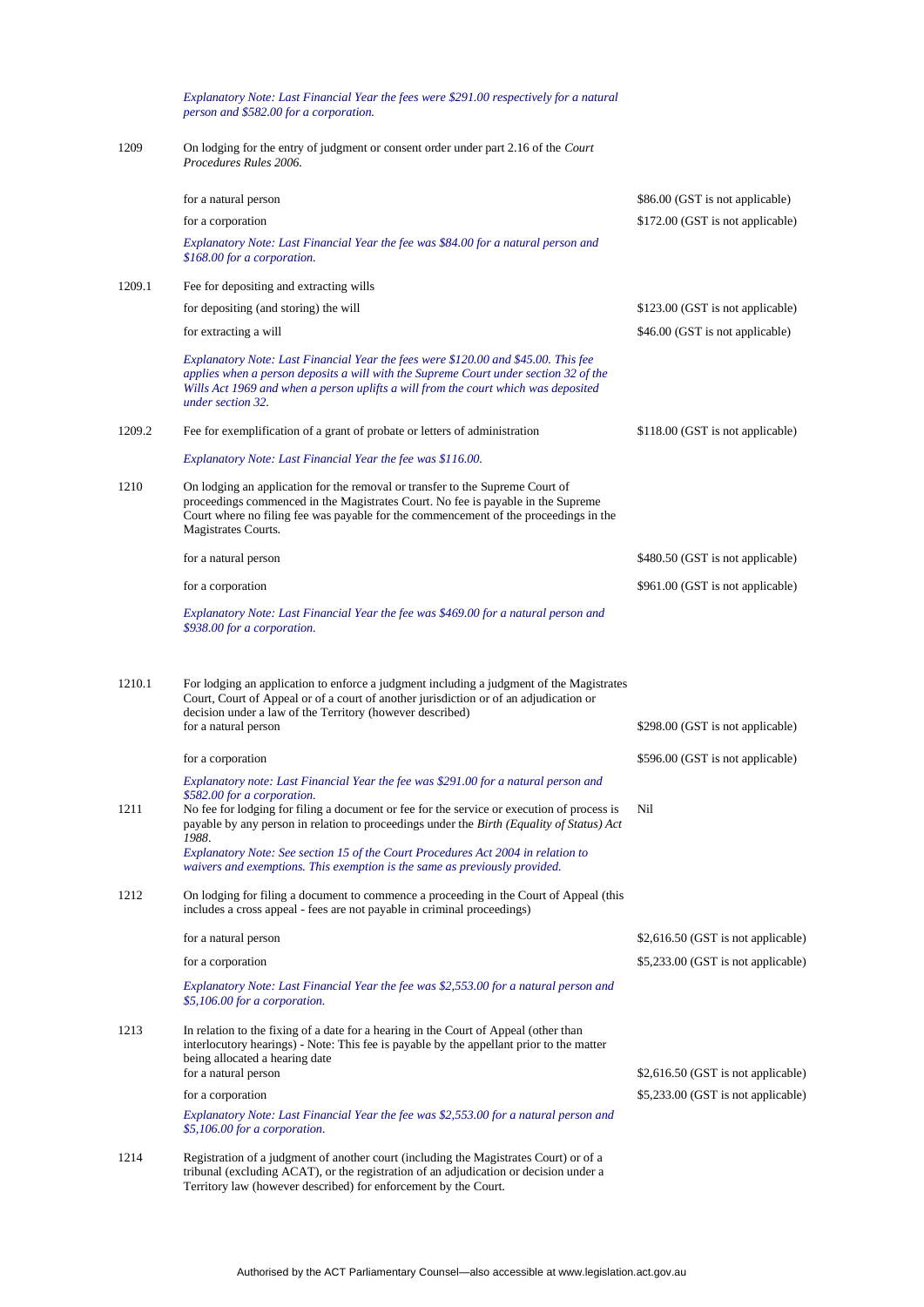|      | for a natural person                                                                                                                                                                                                                                                                                                                                                                                                                  | \$172.00 (GST is not applicable)                                                                                                                                                                                                     |
|------|---------------------------------------------------------------------------------------------------------------------------------------------------------------------------------------------------------------------------------------------------------------------------------------------------------------------------------------------------------------------------------------------------------------------------------------|--------------------------------------------------------------------------------------------------------------------------------------------------------------------------------------------------------------------------------------|
|      | for a corporation<br>Explanatory Note: Last Financial Year the fee was \$168.00 for a natural person and<br>\$336.00 for a corporation.                                                                                                                                                                                                                                                                                               | \$344.00 (GST is not applicable)                                                                                                                                                                                                     |
|      | <b>PART E: Registry Fees: Magistrates Court, Supreme Court and Court of Appeal</b>                                                                                                                                                                                                                                                                                                                                                    |                                                                                                                                                                                                                                      |
| 1300 | Provision of a document or a copy of a document under subsection 143(2) of the<br>Magistrates Court Act 1930 or sections 144(1)(a), (c) or (d) of the Magistrates Court Act<br>1930 where the request for the document or copy requires the preparation of the document<br>or copy requires the preparation of the document.<br>Explanatory Note: Last Financial Year the fee was \$43.00.                                            | \$44.00 (GST is not applicable)                                                                                                                                                                                                      |
| 1301 | For the certification of (or the provision of certified copy of):                                                                                                                                                                                                                                                                                                                                                                     |                                                                                                                                                                                                                                      |
|      | (a) a judgment, certificate of enrolment or registration; or                                                                                                                                                                                                                                                                                                                                                                          | \$67.00 (GST is not applicable)                                                                                                                                                                                                      |
|      | (b) other documents.                                                                                                                                                                                                                                                                                                                                                                                                                  | \$35.00 (GST is not applicable)                                                                                                                                                                                                      |
|      | Explanatory Note: Last Financial Year the fees were \$66.00 and \$35.00 respectively.                                                                                                                                                                                                                                                                                                                                                 |                                                                                                                                                                                                                                      |
| 1302 | <b>BLANK</b>                                                                                                                                                                                                                                                                                                                                                                                                                          |                                                                                                                                                                                                                                      |
| 1303 | Explanatory Note: This fee is removed from 1 July 2019, as this service is provided by an<br>external transcript provider.<br>Provision of a copy of a document where a copy or a certified copy can be provided by<br>photocopying another document already in existence and, where necessary, certifying the<br>photocopy:                                                                                                          |                                                                                                                                                                                                                                      |
|      | (a) in respect of the application for a copy;                                                                                                                                                                                                                                                                                                                                                                                         | \$3.00 (GST is not applicable)                                                                                                                                                                                                       |
|      | (b) for each page of copy provided.<br>Explanatory Note: This item determines the fees payable for the provision of a copy of a<br>document, where all that is required in order to provide the copy is to photocopy an<br>existing document (e.g., a transcript, certificate or a certified copy of a judgment or<br>order or a document filed in proceedings). Last Financial Year the fees were \$3.00 and<br>\$1.50 respectively. | \$1.50 (GST is not applicable)                                                                                                                                                                                                       |
| 1304 | For an inspection of or a search in relation to a record of a court (including a request to<br>determine whether or not a named person is involved in litigation, the viewing of material<br>held by the court, or a request to determine whether information is held by a court).                                                                                                                                                    | \$182.00 per hour of time in<br>which a registry staff is involved.<br>The minimum charge is 10<br>minutes. An estimate of the fee<br>must be paid prior to the search or<br>inspection being undertaken.<br>(GST is not applicable) |
|      | Explanatory Note: Last Financial Year the fee was \$178.00 per hour.                                                                                                                                                                                                                                                                                                                                                                  |                                                                                                                                                                                                                                      |
| 1305 | For the supply of a disk containing a record of a proceeding or of part of a proceeding or of<br>a matter incidental to a proceeding.<br>Explanatory Note: Last Financial Year the fee was \$29.00.                                                                                                                                                                                                                                   | \$29.00 per DVD or CD-Rom<br>(GST is not applicable)                                                                                                                                                                                 |
| 1306 | For each page of copy of a document or documents copied by a person, other than an<br>officer of the Magistrates Court, using a Court photocopier.                                                                                                                                                                                                                                                                                    | \$0.35 (GST is not applicable)                                                                                                                                                                                                       |
|      | Explanatory Note: Last Financial Year the fee was \$0.35.                                                                                                                                                                                                                                                                                                                                                                             |                                                                                                                                                                                                                                      |
| 1307 | For up to 3 attempts to execute process at the same address, whether or not the execution is<br>successful.                                                                                                                                                                                                                                                                                                                           | \$365.00 (GST is not applicable)                                                                                                                                                                                                     |
|      | Explanatory Note: Last Financial Year the fee was \$357.00.                                                                                                                                                                                                                                                                                                                                                                           |                                                                                                                                                                                                                                      |
| 1308 | For expenses reasonably incurred by the Court in the execution of process or attempted<br>execution of process for which a fee is payable under the previous item.                                                                                                                                                                                                                                                                    | The amount of the expenses                                                                                                                                                                                                           |
|      | Explanatory Note: Last Financial Year the fee was the same.                                                                                                                                                                                                                                                                                                                                                                           |                                                                                                                                                                                                                                      |
| 1309 | Subject to the paragraph below, for the issue of a subpoena in any civil proceedings in the<br>Magistrates Court:                                                                                                                                                                                                                                                                                                                     |                                                                                                                                                                                                                                      |
|      | (a) to give evidence;                                                                                                                                                                                                                                                                                                                                                                                                                 |                                                                                                                                                                                                                                      |
|      | for a natural person                                                                                                                                                                                                                                                                                                                                                                                                                  | \$21.50                                                                                                                                                                                                                              |
|      | for a corporation                                                                                                                                                                                                                                                                                                                                                                                                                     | \$43.00                                                                                                                                                                                                                              |

Authorised by the ACT Parliamentary Counsel—also accessible at www.legislation.act.gov.au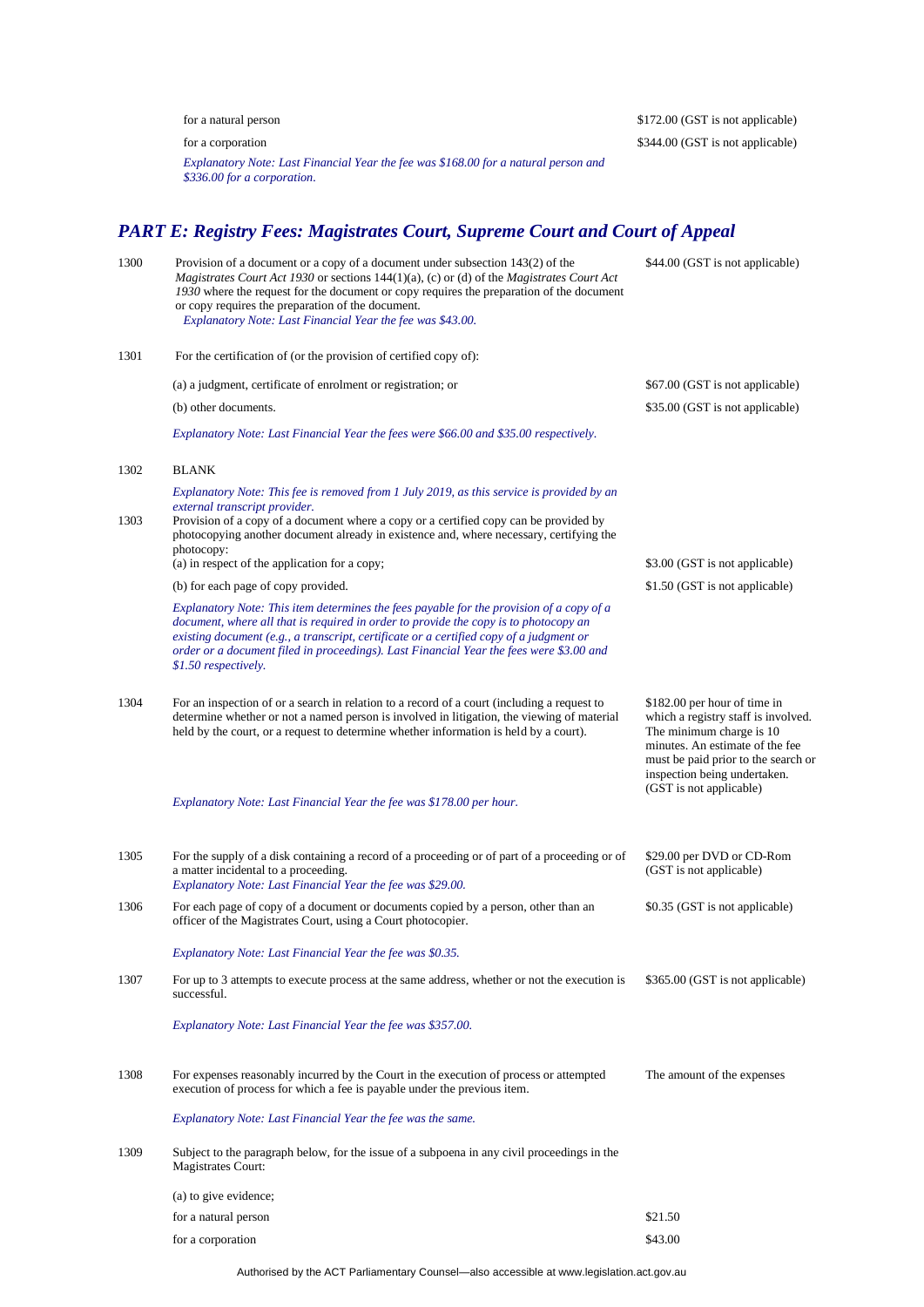(b) for production and to give evidence;

|        | for a natural person                                                                                                                                                                                                                                                                                                                                                                                                                                                                                                                                                               | \$44.00                                              |
|--------|------------------------------------------------------------------------------------------------------------------------------------------------------------------------------------------------------------------------------------------------------------------------------------------------------------------------------------------------------------------------------------------------------------------------------------------------------------------------------------------------------------------------------------------------------------------------------------|------------------------------------------------------|
|        | for a corporation                                                                                                                                                                                                                                                                                                                                                                                                                                                                                                                                                                  | \$88.00                                              |
|        | (c) for production                                                                                                                                                                                                                                                                                                                                                                                                                                                                                                                                                                 |                                                      |
|        | for a natural person                                                                                                                                                                                                                                                                                                                                                                                                                                                                                                                                                               | \$44.00                                              |
|        | For a corporation                                                                                                                                                                                                                                                                                                                                                                                                                                                                                                                                                                  | \$88.00                                              |
|        | No fee is payable under this item if no fee for filing a document in the proceeding is<br>payable, such as under item 1108.                                                                                                                                                                                                                                                                                                                                                                                                                                                        | (GST is not applicable to any<br>fees for Item 1309) |
|        | Explanatory Note: Last Financial Year the fees were \$21.00, \$43.00 and \$43.00 for a<br>natural person and \$42.00, \$86.00 and \$86.00 for a corporation.                                                                                                                                                                                                                                                                                                                                                                                                                       |                                                      |
| 1309.1 | Fee for applications for a request to the registrar to obtain production of documents under<br>rule 6613 in the Magistrates Court:                                                                                                                                                                                                                                                                                                                                                                                                                                                 |                                                      |
|        | for a natural person                                                                                                                                                                                                                                                                                                                                                                                                                                                                                                                                                               | \$44.00 (GST is not applicable)                      |
|        | for a corporation                                                                                                                                                                                                                                                                                                                                                                                                                                                                                                                                                                  | \$88.00 (GST is not applicable)                      |
|        | Explanatory Note: Last Financial Year the fee was \$43.00 for a natural person and \$86.00<br>for a corporation.                                                                                                                                                                                                                                                                                                                                                                                                                                                                   |                                                      |
| 1310   | For the court undertaking an enforcement hearing examination.                                                                                                                                                                                                                                                                                                                                                                                                                                                                                                                      | \$86.00 (GST is not applicable)                      |
|        | Explanatory Note: Last Financial Year the fee was \$84.00.                                                                                                                                                                                                                                                                                                                                                                                                                                                                                                                         |                                                      |
| 1311   | Subject to the paragraph below, for the issue of a subpoena in any civil proceedings in the<br>Supreme Court or the Court of Appeal:<br>(a) to give evidence;                                                                                                                                                                                                                                                                                                                                                                                                                      |                                                      |
|        | for a natural person                                                                                                                                                                                                                                                                                                                                                                                                                                                                                                                                                               | \$44.00                                              |
|        | for a corporation                                                                                                                                                                                                                                                                                                                                                                                                                                                                                                                                                                  | \$88.00                                              |
|        | (b) for production and to give evidence;                                                                                                                                                                                                                                                                                                                                                                                                                                                                                                                                           |                                                      |
|        | for a natural person                                                                                                                                                                                                                                                                                                                                                                                                                                                                                                                                                               | \$86.00                                              |
|        | for a corporation                                                                                                                                                                                                                                                                                                                                                                                                                                                                                                                                                                  | \$172.00                                             |
|        | (c) for production.                                                                                                                                                                                                                                                                                                                                                                                                                                                                                                                                                                |                                                      |
|        | for a natural person                                                                                                                                                                                                                                                                                                                                                                                                                                                                                                                                                               | \$86.00                                              |
|        | for a corporation                                                                                                                                                                                                                                                                                                                                                                                                                                                                                                                                                                  | \$172.00                                             |
|        | No fee is payable under this item if no fee for filing a document in relation to the<br>proceeding is payable, such as under item 1211.                                                                                                                                                                                                                                                                                                                                                                                                                                            | (GST is not applicable to any<br>fee for Item 1311)  |
|        | Explanatory Note: Last Financial Year the fees were \$43.00, \$84.00 and \$84.00 for a<br>natural person and \$86.00, \$168.00 and \$168.00 for a corporation.                                                                                                                                                                                                                                                                                                                                                                                                                     |                                                      |
| 1311.1 | Fee for applications for a request to the registrar to obtain production of documents under<br>rule 6613 in the Supreme Court:                                                                                                                                                                                                                                                                                                                                                                                                                                                     |                                                      |
|        | for a natural person                                                                                                                                                                                                                                                                                                                                                                                                                                                                                                                                                               | \$86.00 (GST is not applicable)                      |
|        | for a corporation                                                                                                                                                                                                                                                                                                                                                                                                                                                                                                                                                                  | \$172.00 (GST is not applicable)                     |
|        | Explanatory Note: Last Financial Year the fee was \$84.00 for a natural person and<br>\$168.00 for a corporation.                                                                                                                                                                                                                                                                                                                                                                                                                                                                  |                                                      |
| 1312   | For the issuing of a notice of non-party production.                                                                                                                                                                                                                                                                                                                                                                                                                                                                                                                               | \$45.00 (GST is not applicable)                      |
|        | Explanatory Note: Last Financial Year the fee was \$44.00.                                                                                                                                                                                                                                                                                                                                                                                                                                                                                                                         |                                                      |
| 1313   | The Registrar of a court may defer liability for the payment of a fee or charge for the<br>performance of a function or the provision of a facility or service, in whole or in part, for<br>any period as necessary or appropriate in the interests of justice if, in the Registrar's<br>opinion, payment cannot be made at the time of the request for the function, facility or<br>service, but payment could be made within a specified period as necessary or appropriate in<br>the interests of justice (or any longer period as necessary or appropriate in the interests of | Nil                                                  |

justice) after making of the request.